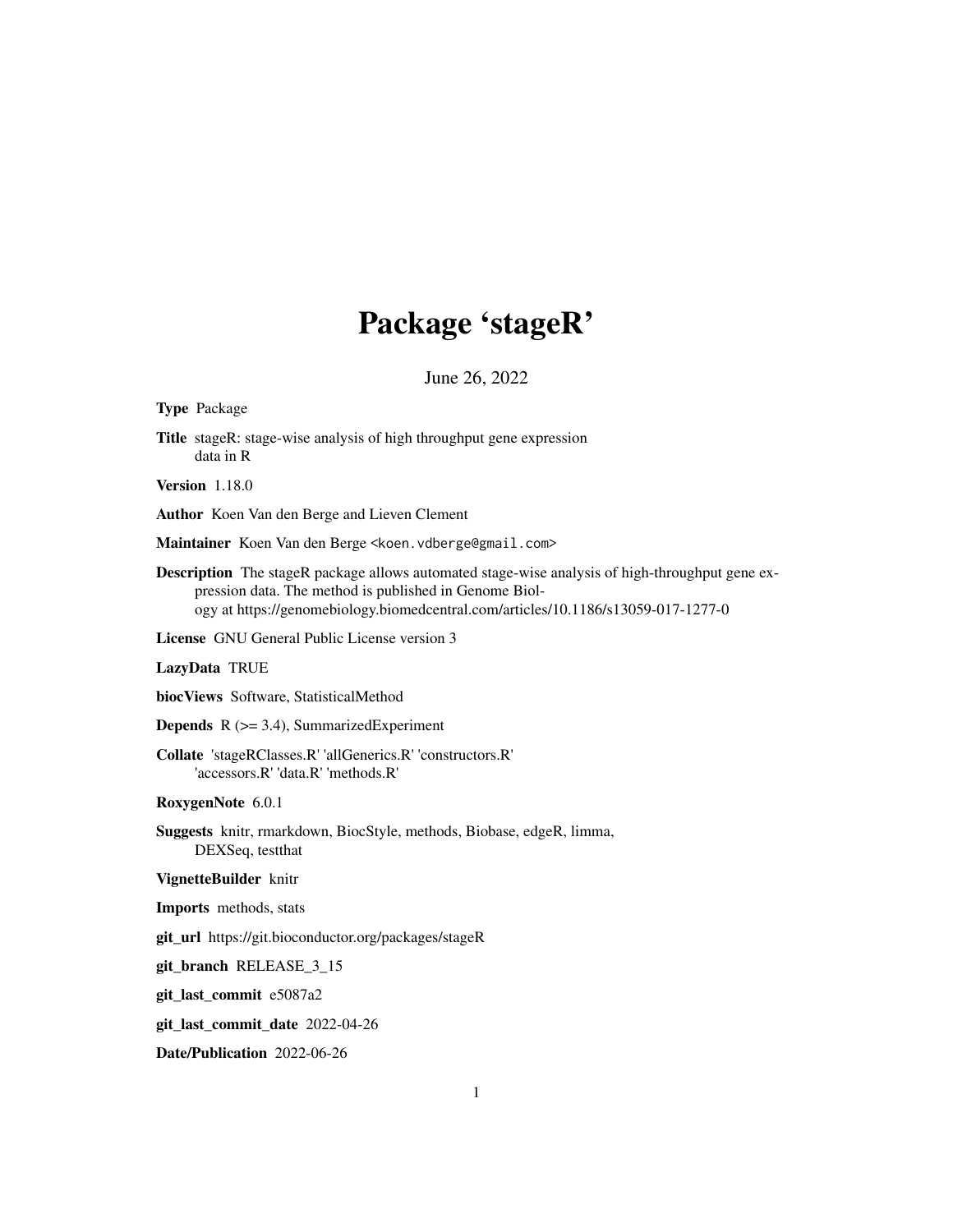# <span id="page-1-0"></span>R topics documented:

|       | $\overline{2}$                                                                                                   |                         |
|-------|------------------------------------------------------------------------------------------------------------------|-------------------------|
|       |                                                                                                                  | $\overline{\mathbf{3}}$ |
|       | $getAdjustedPV values \dots \dots \dots \dots \dots \dots \dots \dots \dots \dots \dots \dots \dots \dots \dots$ | $\overline{4}$          |
|       |                                                                                                                  | -5                      |
|       |                                                                                                                  | -6                      |
|       |                                                                                                                  | -7                      |
|       | - 8                                                                                                              |                         |
|       |                                                                                                                  |                         |
|       |                                                                                                                  |                         |
|       |                                                                                                                  |                         |
|       |                                                                                                                  |                         |
|       |                                                                                                                  |                         |
|       |                                                                                                                  |                         |
|       |                                                                                                                  |                         |
|       |                                                                                                                  |                         |
|       |                                                                                                                  |                         |
|       |                                                                                                                  |                         |
|       |                                                                                                                  |                         |
| Index | 21                                                                                                               |                         |

adjustedAlphaLevel *Get adjusted significance level from the screening stage.*

# Description

This functions returns the adjusted significance level from the screening stage that should be used to compare confirmation stage FWER adjusted p-values against.

# Usage

```
adjustedAlphaLevel(object, ...)
## S4 method for signature 'stageR'
adjustedAlphaLevel(object)
## S4 method for signature 'stageRTx'
adjustedAlphaLevel(object)
```
#### Arguments

object an object of the [stageRClass](#page-15-1) class.

# Details

The adjusted significance level is calculated as the fraction of significant features in the screening stage multiplied the alpha level.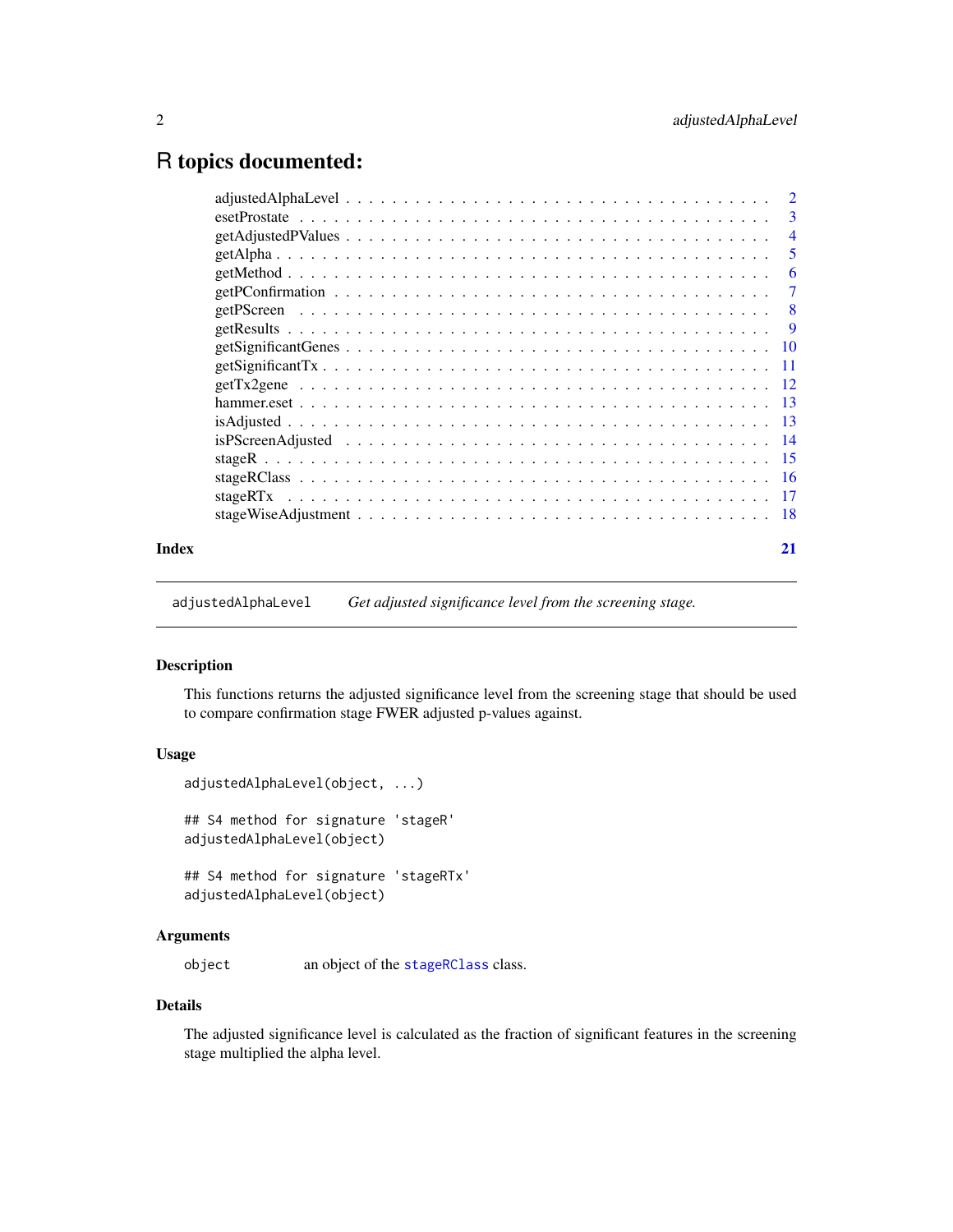#### <span id="page-2-0"></span>esetProstate 3

# Value

Scalar, the adjusted significance level from the screening stage.

#### Methods (by class)

• stageRTx: Get adjusted significance level from the screening stage.

# References

Van den Berge K., Soneson C., Robinson M.D., Clement L. (2017). stageR: a general stage-wise method for controlling the gene-level false discovery rate in differential expression and differential transcript usage. Genome Biology 18:151. https://doi.org/10.1186/s13059-017-1277-0

R. Heller, E. Manduchi, G. R. Grant, and W. J. Ewens, "A flexible two-stage procedure for identifying gene sets that are differentially expressed." Bioinformatics (Oxford, England), vol. 25, pp. 1019-25, 2009.

# See Also

[stageR](#page-14-1), [stageRClass](#page-15-1)

# Examples

```
pScreen=c(seq(1e-10,1e-2,length.out=100),seq(1e-2,.2,length.out=100),seq(.2,1,length.out=100))
names(pScreen)=paste0("gene",1:300)
pConfirmation=matrix(runif(900),nrow=300,ncol=3)
dimnames(pConfirmation)=list(paste0("gene",1:300),c("H1","H2","H3"))
stageRObj <- stageR(pScreen=pScreen, pConfirmation=pConfirmation, pScreenAdjusted=FALSE)
stageRObj <- stageWiseAdjustment(stageRObj, method="holm", alpha=0.05)
adjustedAlphaLevel(stageRObj)
# @method stageR-method
```
esetProstate *Transcript-level abundance estimates in 14 Chinese prostate cancer patients*

# **Description**

A dataset containing 14 matched samples of tumoral prostate cancer and normal tissue, both derived from the same Chinese patient. The dataset has been prefiltered to reduce the computational burden of the vignette.

# Usage

esetProstate

#### Format

An ExpressionSet object.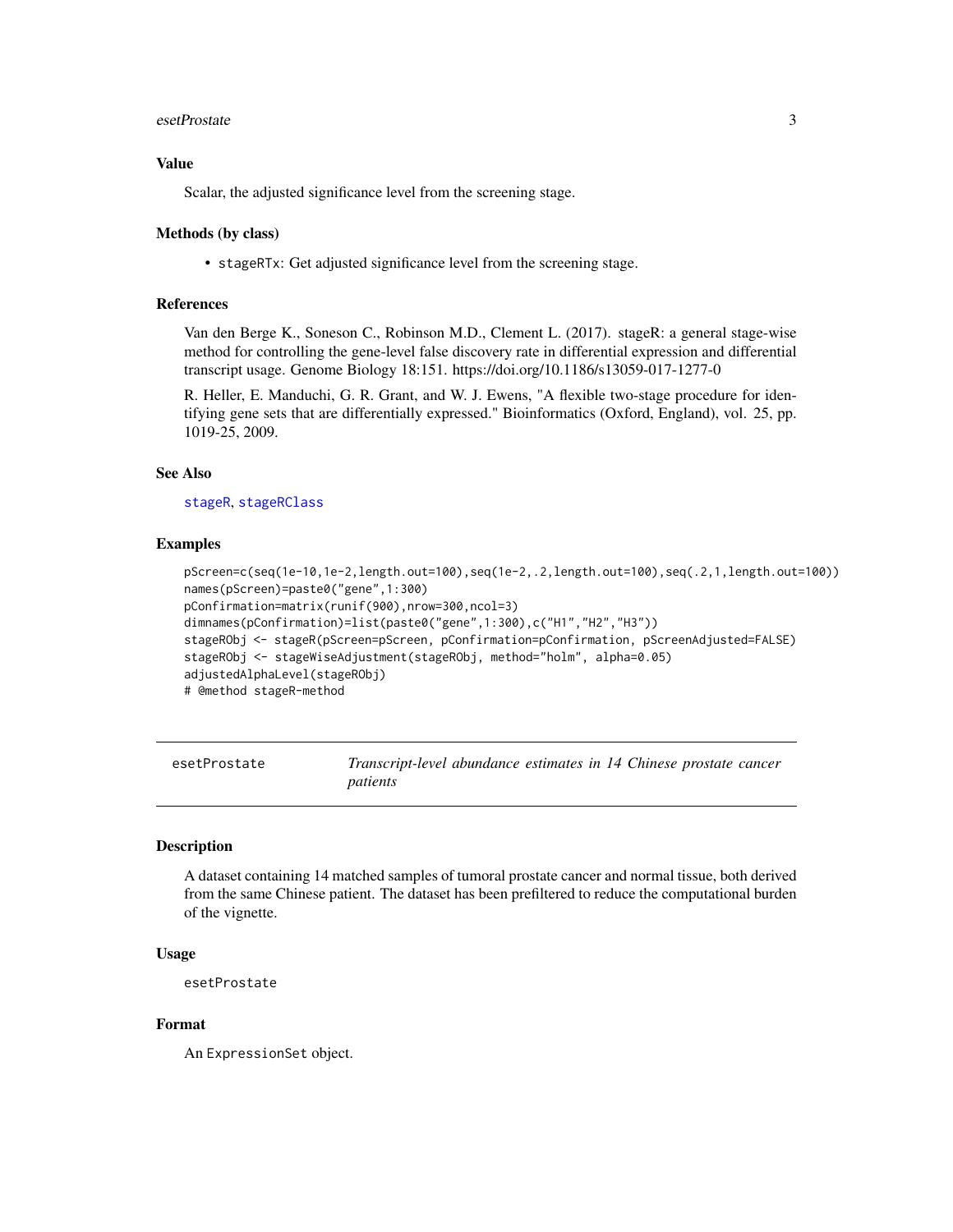#### <span id="page-3-0"></span>Source

<http://pachterlab.github.io/lair/>

#### References

Ren, Shancheng, Zhiyu Peng, Jian-Hua Mao, Yongwei Yu, Changjun Yin, Xin Gao, Zilian Cui, et al. 2012. "RNA-seq analysis of prostate cancer in the Chinese population identifies recurrent gene fusions, cancer-associated long noncoding RNAs and aberrant alternative splicings." Cell Research 22 (5): 806-21. doi:10.1038/cr.2012.30.

getAdjustedPValues *Retrieve the stage-wise adjusted p-values.*

# Description

This functions returns the stage-wise adjusted p-values for an object from the [stageRClass](#page-15-1) class. Note, that the p-values should have been adjusted with the stageWiseAdjustment, stageR, character, numeric-method function prior to calling this function.

# Usage

```
getAdjustedPValues(object, onlySignificantGenes, order, ...)
## S4 method for signature 'stageR,logical,logical'
getAdjustedPValues(object,
  onlySignificantGenes, order, ...)
## S4 method for signature 'stageRTx,logical,logical'
getAdjustedPValues(object,
  onlySignificantGenes, order, ...)
```
# Arguments

| object               | an object of the stageRClass class.                                                                                                     |
|----------------------|-----------------------------------------------------------------------------------------------------------------------------------------|
| onlySignificantGenes |                                                                                                                                         |
|                      | logical. If FALSE (default), all genes are returned. If TRUE, only the genes<br>significant for the screening hypothesis are returned.  |
| order                | logical. If TRUE (default), the returned matrix of adjusted p-values are ordered<br>based on the screening hypothesis adjusted p-value. |
| $\cdots$             | Other arguments passed to .getAdjustedP or .getAdjustedPTx                                                                              |

# Details

The function returns FDR adjusted p-values for the screening hypothesis and stage-wise adjusted p-values for the confirmation hypothesis p-values. For features that were not significant in the screening hypothesis, the confirmation stage adjusted p-values are set to NA. The adjusted p-values in the output of getAdjustedPValues can directly be compared to alpha, the OFDR level specified in stageWiseAdjustment, to flag significant features.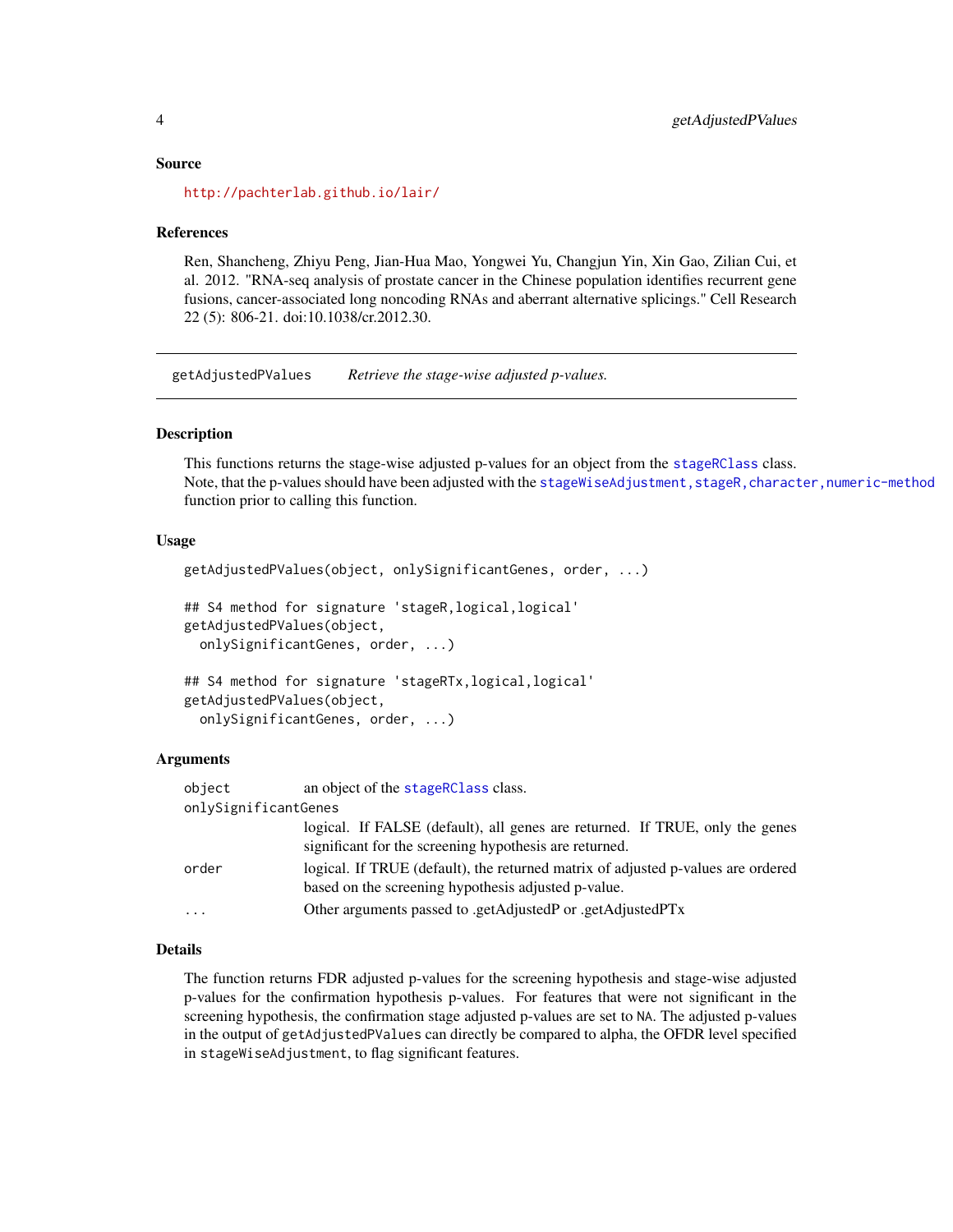#### <span id="page-4-0"></span>getAlpha 5

#### Value

For complex DGE experiments (stageR object), a matrix of adjusted p-values where every row corresponds to a gene, and every column corresponds to a contrast. The first column will be the BH FDR adjusted p-value from the screening step. For transcript-level experiments (stageRTx object), a matrix of adjusted p-values where every row corresponds to a transcript.

# Methods (by class)

• object = stageRTx,onlySignificantGenes = logical,order = logical: Retrieve the stagewise adjusted p-values.

# References

Van den Berge K., Soneson C., Robinson M.D., Clement L. (2017). stageR: a general stage-wise method for controlling the gene-level false discovery rate in differential expression and differential transcript usage. Genome Biology 18:151. https://doi.org/10.1186/s13059-017-1277-0

# Examples

```
pScreen=c(seq(1e-10,1e-2,length.out=100),seq(1e-2,.2,length.out=100),seq(.2,1,length.out=100))
names(pScreen)=paste0("gene",1:300)
pConfirmation=matrix(runif(900),nrow=300,ncol=3)
dimnames(pConfirmation)=list(paste0("gene",1:300),c("H1","H2","H3"))
stageRObj <- stageR(pScreen=pScreen, pConfirmation=pConfirmation)
stageRObj <- stageWiseAdjustment(stageRObj, method="holm", alpha=0.05)
head(getAdjustedPValues(stageRObj, onlySignificantGenes=TRUE, order=TRUE))
```
getAlpha *Retrieve the significance level for the stage-wise adjustment.*

# Description

This functions returns the significance level on which the stage-wise adjustment is based.

#### Usage

```
getAlpha(object, ...)
## S4 method for signature 'stageR'
getAlpha(object, ...)
## S4 method for signature 'stageRTx'
getAlpha(object, ...)
```
#### **Arguments**

| object            | an object of the stageRClass or stageRTxClass class. |
|-------------------|------------------------------------------------------|
| $\cdot\cdot\cdot$ | Additional arguments                                 |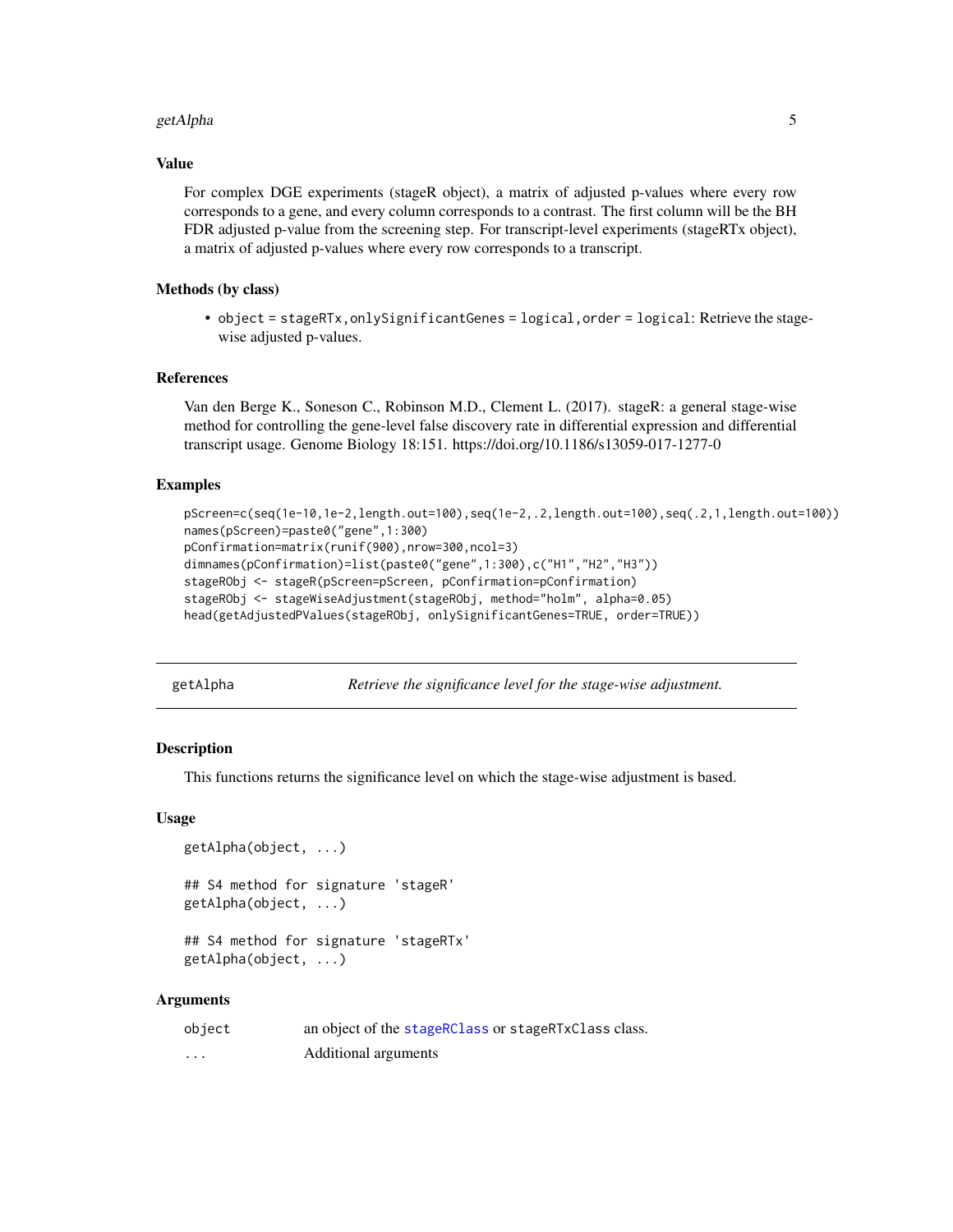# <span id="page-5-0"></span>Value

Returns a calar vector with the OFDR alpha level that was specified by the user.

# Methods (by class)

• stageRTx: Retrieve the significance level for the stage-wise adjustment.

# References

Van den Berge K., Soneson C., Robinson M.D., Clement L. (2017). stageR: a general stage-wise method for controlling the gene-level false discovery rate in differential expression and differential transcript usage. Genome Biology 18:151. https://doi.org/10.1186/s13059-017-1277-0

# Examples

```
pScreen=c(seq(1e-10,1e-2,length.out=100),seq(1e-2,.2,length.out=100),seq(.2,1,length.out=100))
names(pScreen)=paste0("gene",1:300)
pConfirmation=matrix(runif(900),nrow=300,ncol=3)
dimnames(pConfirmation)=list(paste0("gene",1:300),c("H1","H2","H3"))
stageRObj <- stageR(pScreen=pScreen, pConfirmation=pConfirmation)
stageRObj <- stageWiseAdjustment(stageRObj, method="holm", alpha=0.05)
getAlpha(stageRObj)
```
getMethod *Retrieve FWER correction method.*

#### Description

This functions retrieves the method used for FWER multiple testing correction in the confirmation stage of a stage-wise analysis.

#### Usage

```
getMethod(object, ...)
## S4 method for signature 'stageR'
getMethod(object, ...)
## S4 method for signature 'stageRTx'
getMethod(object, ...)
```
#### Arguments

| object                  | an object of the stageRClass or stageRTxClass class. |
|-------------------------|------------------------------------------------------|
| $\cdot$ $\cdot$ $\cdot$ | Additional arguments                                 |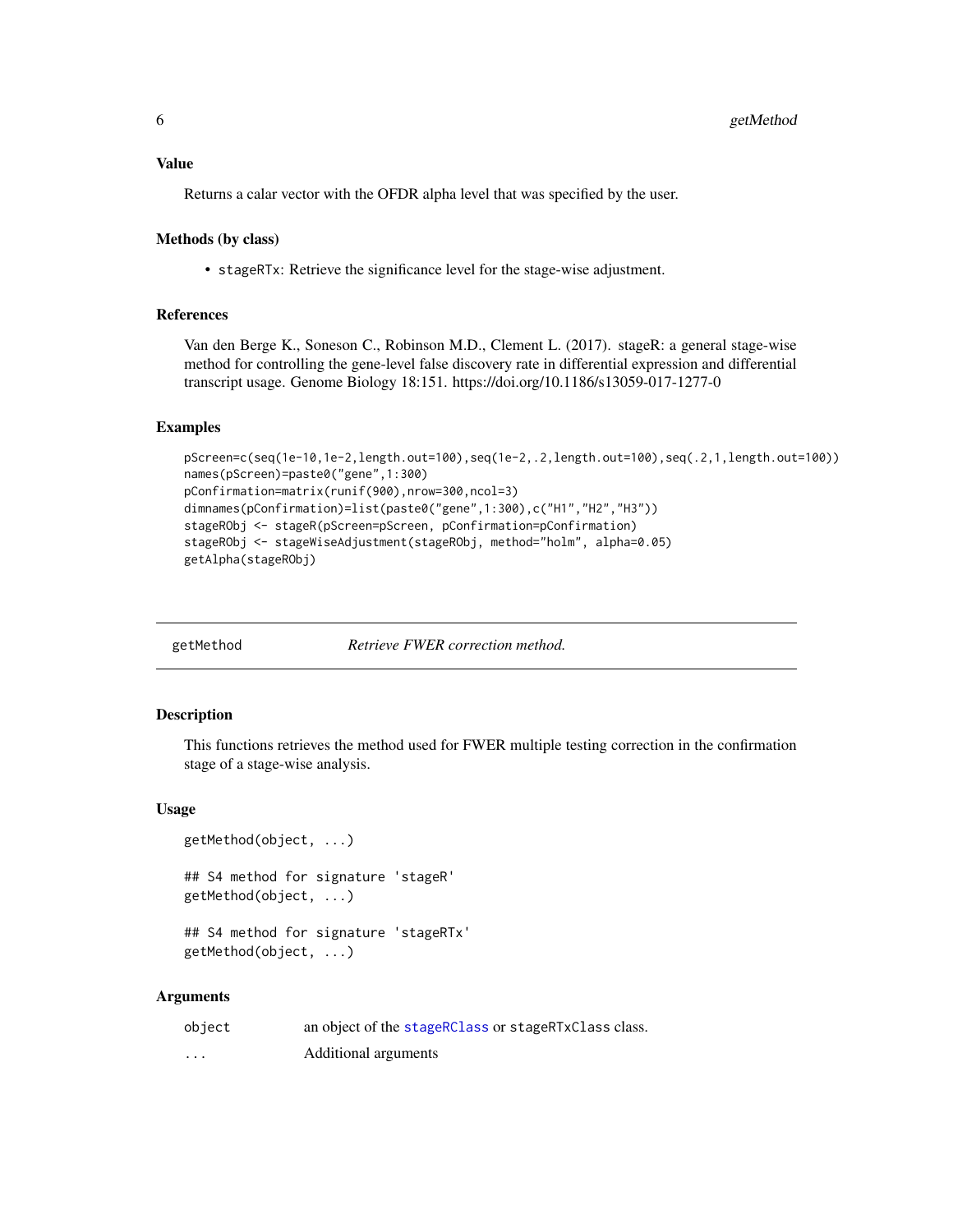# <span id="page-6-0"></span>getPConfirmation 7

# Value

Returns a character vector of length 1 specifying the FWER correction method that is used in the confirmation stage of the stage-wise analysis.

# Methods (by class)

• stageRTx: Retrieve FWER correction method.

# References

Van den Berge K., Soneson C., Robinson M.D., Clement L. (2017). stageR: a general stage-wise method for controlling the gene-level false discovery rate in differential expression and differential transcript usage. Genome Biology 18:151. https://doi.org/10.1186/s13059-017-1277-0

#### Examples

```
pScreen=c(seq(1e-10,1e-2,length.out=100),seq(1e-2,.2,length.out=100),seq(.2,1,length.out=100))
names(pScreen)=paste0("gene",1:300)
pConfirmation=matrix(runif(900),nrow=300,ncol=3)
dimnames(pConfirmation)=list(paste0("gene",1:300),c("H1","H2","H3"))
stageRObj <- stageR(pScreen=pScreen, pConfirmation=pConfirmation)
stageRObj <- stageWiseAdjustment(stageRObj, method="holm", alpha=0.05)
getMethod(stageRObj)
```

| getPConfirmation |                     | Return unadjusted confirmation hypothesis p-values from a |  |  |
|------------------|---------------------|-----------------------------------------------------------|--|--|
|                  | stageRClass object. |                                                           |  |  |

# **Description**

Return unadjusted confirmation hypothesis p-values from a [stageRClass](#page-15-1) object.

#### Usage

```
getPConfirmation(object, ...)
## S4 method for signature 'stageR'
getPConfirmation(object)
```

```
## S4 method for signature 'stageRTx'
getPConfirmation(object)
```
# Arguments

object an object of the [stageRClass](#page-15-1) class.

# Value

A matrix of the unadjusted p-values to be used in the confirmation stage.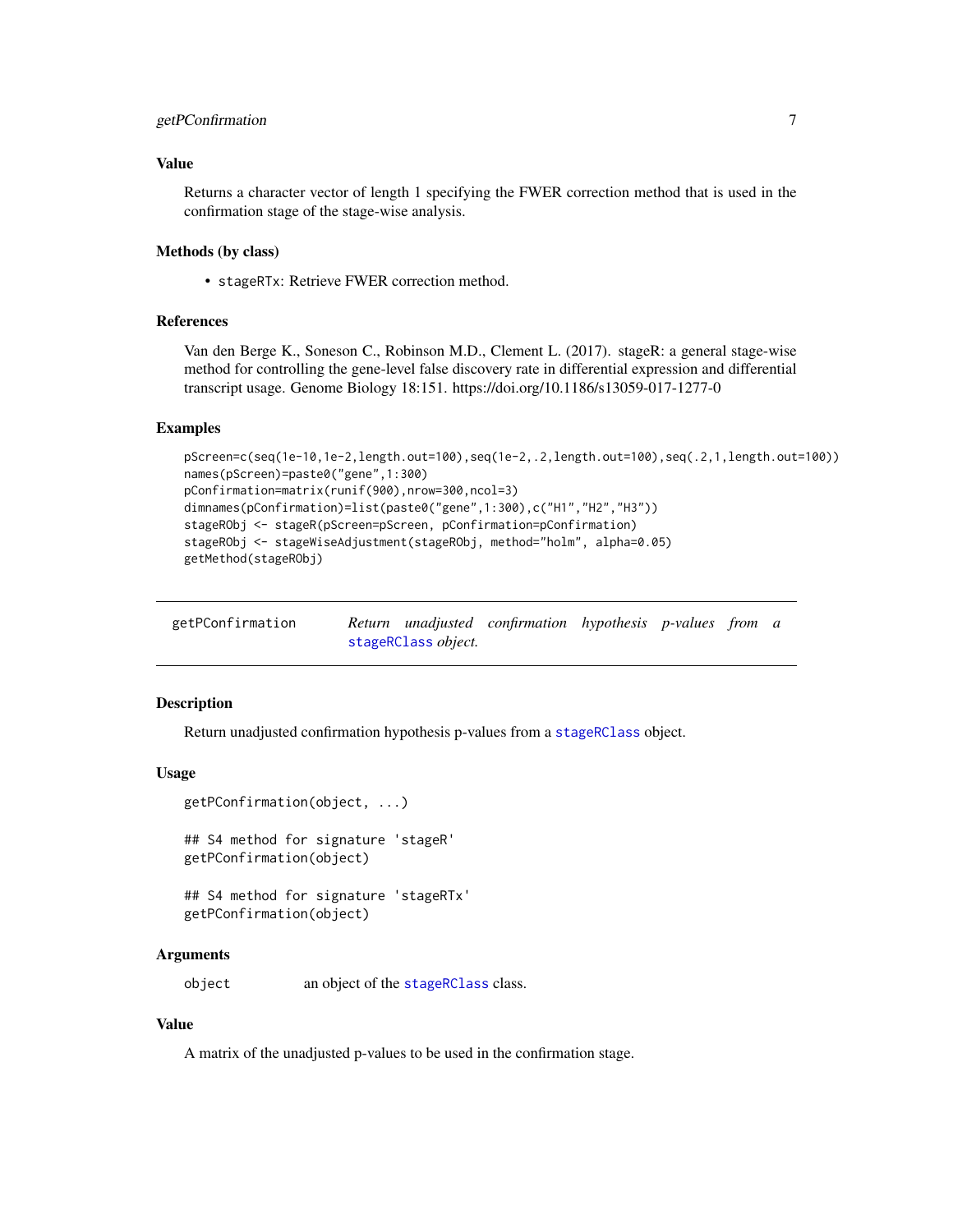# <span id="page-7-0"></span>Methods (by class)

• stageRTx: Return unadjusted confirmation hypothesis p-values from a [stageRClass](#page-15-1) object.

# Examples

```
pScreen=c(seq(1e-10,1e-2,length.out=100),seq(1e-2,.2,length.out=100),seq(.2,1,length.out=100))
names(pScreen)=paste0("gene",1:300)
pConfirmation=matrix(runif(900),nrow=300,ncol=3)
dimnames(pConfirmation)=list(paste0("gene",1:300),c("H1","H2","H3"))
stageRObj <- stageR(pScreen=pScreen, pConfirmation=pConfirmation)
getPConfirmation(stageRObj)
```
getPScreen *Return screening hypothesis p-values from a* [stageRClass](#page-15-1) *object.*

# Description

Return screening hypothesis p-values from a [stageRClass](#page-15-1) object.

#### Usage

```
getPScreen(object, ...)
## S4 method for signature 'stageR'
getPScreen(object)
## S4 method for signature 'stageRTx'
```
getPScreen(object)

# Arguments

| object                  | an object of the stageRClass class. |
|-------------------------|-------------------------------------|
| $\cdot$ $\cdot$ $\cdot$ | Additional arguments                |

# Value

A vector of screening stage (aggregated) p-values.

# Methods (by class)

• stageRTx: Return screening hypothesis p-values from a [stageRClass](#page-15-1) object.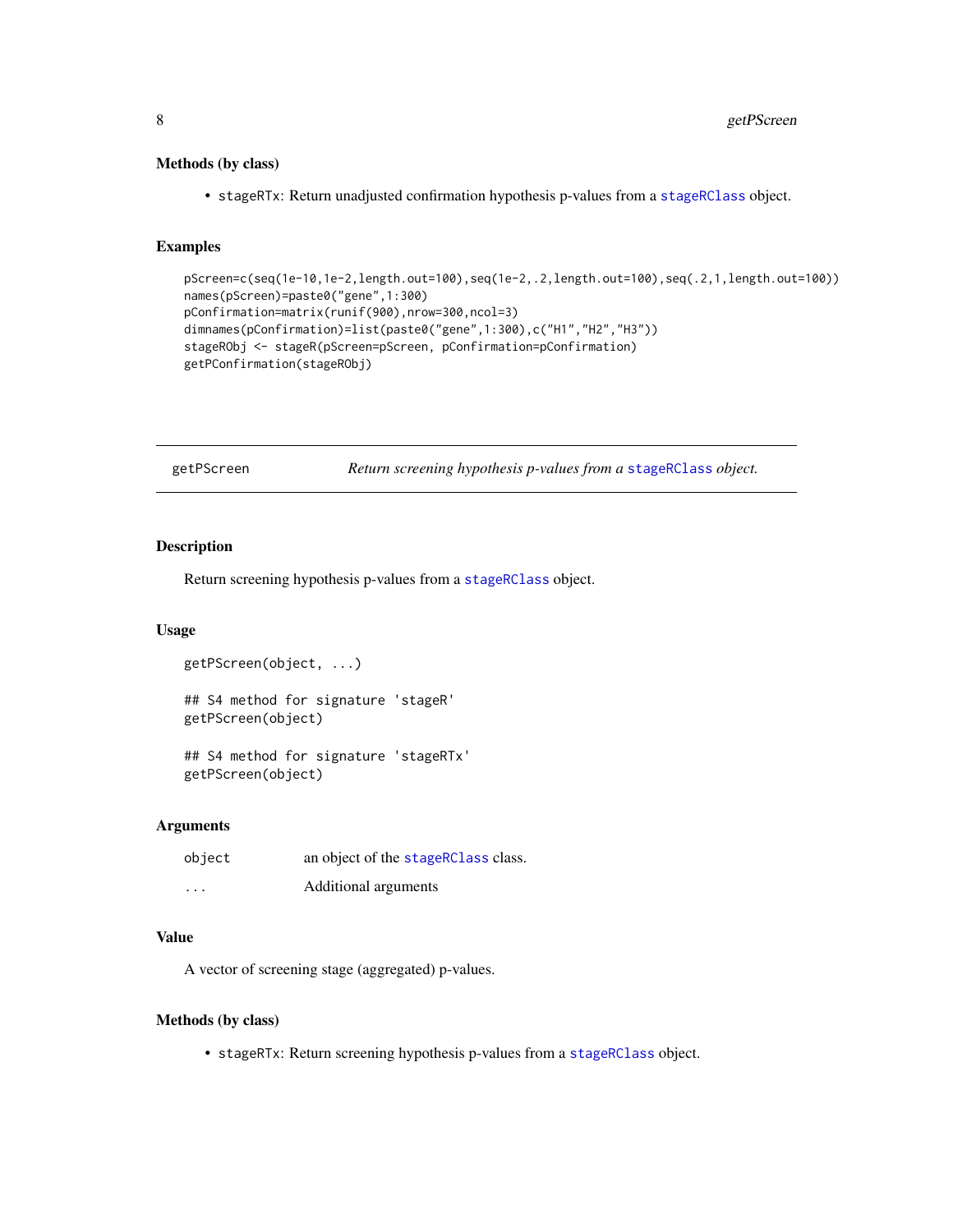#### <span id="page-8-0"></span>getResults and the contract of the contract of the contract of the contract of the contract of the contract of the contract of the contract of the contract of the contract of the contract of the contract of the contract of

# Examples

```
pScreen=c(seq(1e-10,1e-2,length.out=100),seq(1e-2,.2,length.out=100),seq(.2,1,length.out=100))
names(pScreen)=paste0("gene",1:300)
pConfirmation=matrix(runif(900),nrow=300,ncol=3)
dimnames(pConfirmation)=list(paste0("gene",1:300),c("H1","H2","H3"))
stageRObj <- stageR(pScreen=pScreen, pConfirmation=pConfirmation)
getPScreen(stageRObj)
```
getResults *Get significance results according to a stage-wise analysis.*

# Description

This functions returns a matrix that indicates whether a specific feature is significant for a specific hypothesis of interest according to a stage-wise analysis. The function is not applicable to transcriptlevel analysis.

# Usage

```
getResults(object, ...)
```
## S4 method for signature 'stageR' getResults(object)

#### Arguments

object an object of the [stageRClass](#page-15-1) class.

# **Details**

The FDR adjusted screening hypothesis p-values are compared to the alpha level specified. The FWER adjusted confirmation stage p-values are compared to the adjusted significance level from the screening stage.

# Value

A logical matrix with rows corresponding to genes and columns corresponding to contrasts, where the first column represents the screening stage on the aggregated p-values. A 0 represents a nonsignificant test, a 1 represents a significant test according to the stage-wise analysis.

#### References

Van den Berge K., Soneson C., Robinson M.D., Clement L. (2017). stageR: a general stage-wise method for controlling the gene-level false discovery rate in differential expression and differential transcript usage. Genome Biology 18:151. https://doi.org/10.1186/s13059-017-1277-0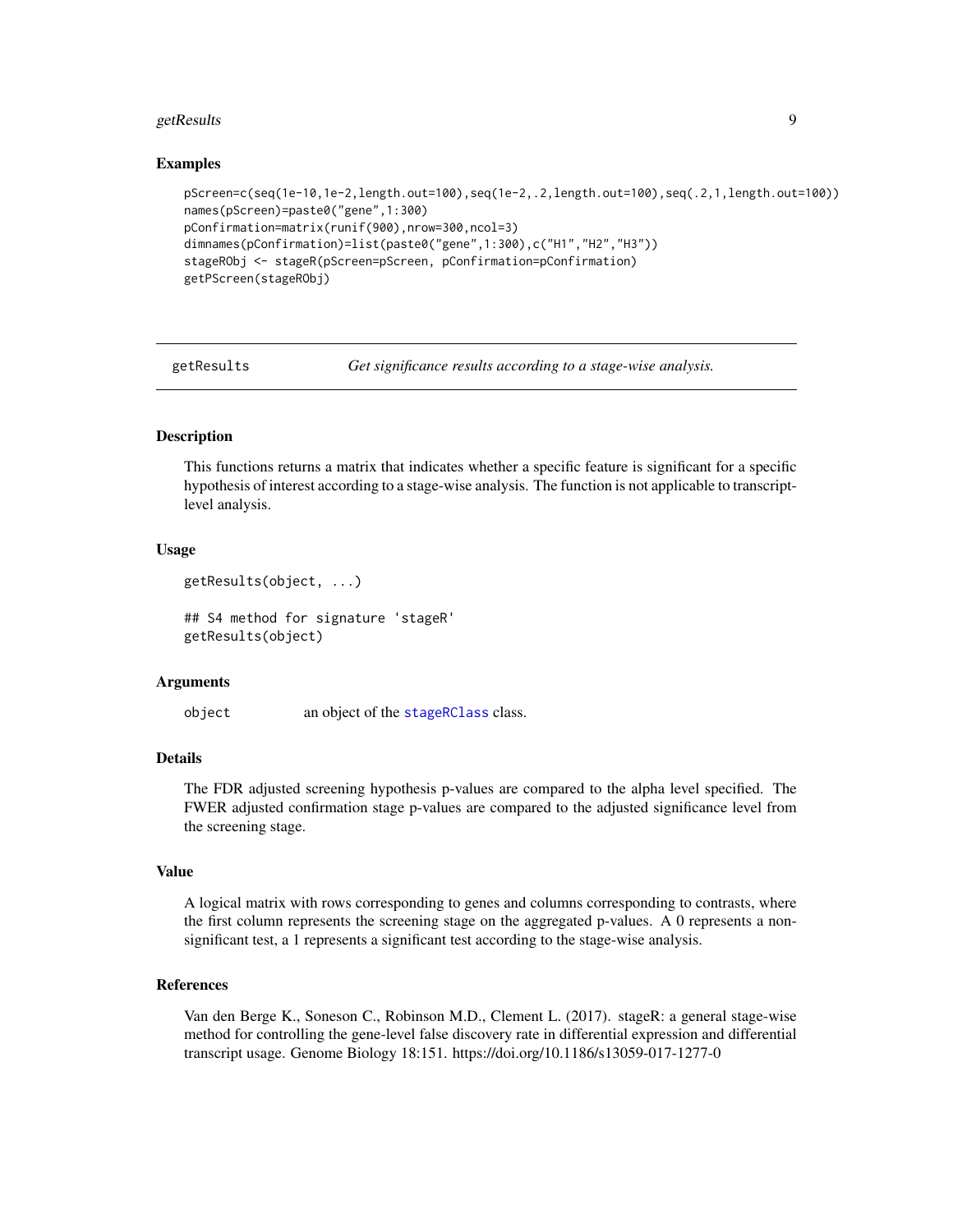# Examples

```
pScreen=c(seq(1e-10,1e-2,length.out=100),seq(1e-2,.2,length.out=100),seq(.2,1,length.out=100))
names(pScreen)=paste0("gene",1:300)
pConfirmation=matrix(runif(900),nrow=300,ncol=3)
dimnames(pConfirmation)=list(paste0("gene",1:300),c("H1","H2","H3"))
stageRObj <- stageR(pScreen=pScreen, pConfirmation=pConfirmation)
stageRObj <- stageWiseAdjustment(stageRObj, method="holm", alpha=0.05)
head(getResults(stageRObj))
```
getSignificantGenes *Return significant genes when performing transcript-level analysis.*

# Description

This functions returns a matrix with significant genes by aggregated testing of its respective transcripts.

# Usage

```
getSignificantGenes(object, ...)
```

```
## S4 method for signature 'stageRTx'
getSignificantGenes(object)
```
# Arguments

object an object of the [stageRClass](#page-15-1) class.

# Value

A matrix with significant genes and their corresponding FDR-adjusted screening stage (aggregated) p-value.

# References

Van den Berge K., Soneson C., Robinson M.D., Clement L. (2017). stageR: a general stage-wise method for controlling the gene-level false discovery rate in differential expression and differential transcript usage. Genome Biology 18:151. https://doi.org/10.1186/s13059-017-1277-0

```
#make identifiers linking transcripts to genes
set.seed(1)
genes=paste0("gene",sample(1:200,1000,replace=TRUE))
nGenes=length(table(genes))
transcripts=paste0("tx",1:1000)
tx2gene=data.frame(transcripts,genes)
#gene-wise q-values
```
<span id="page-9-0"></span>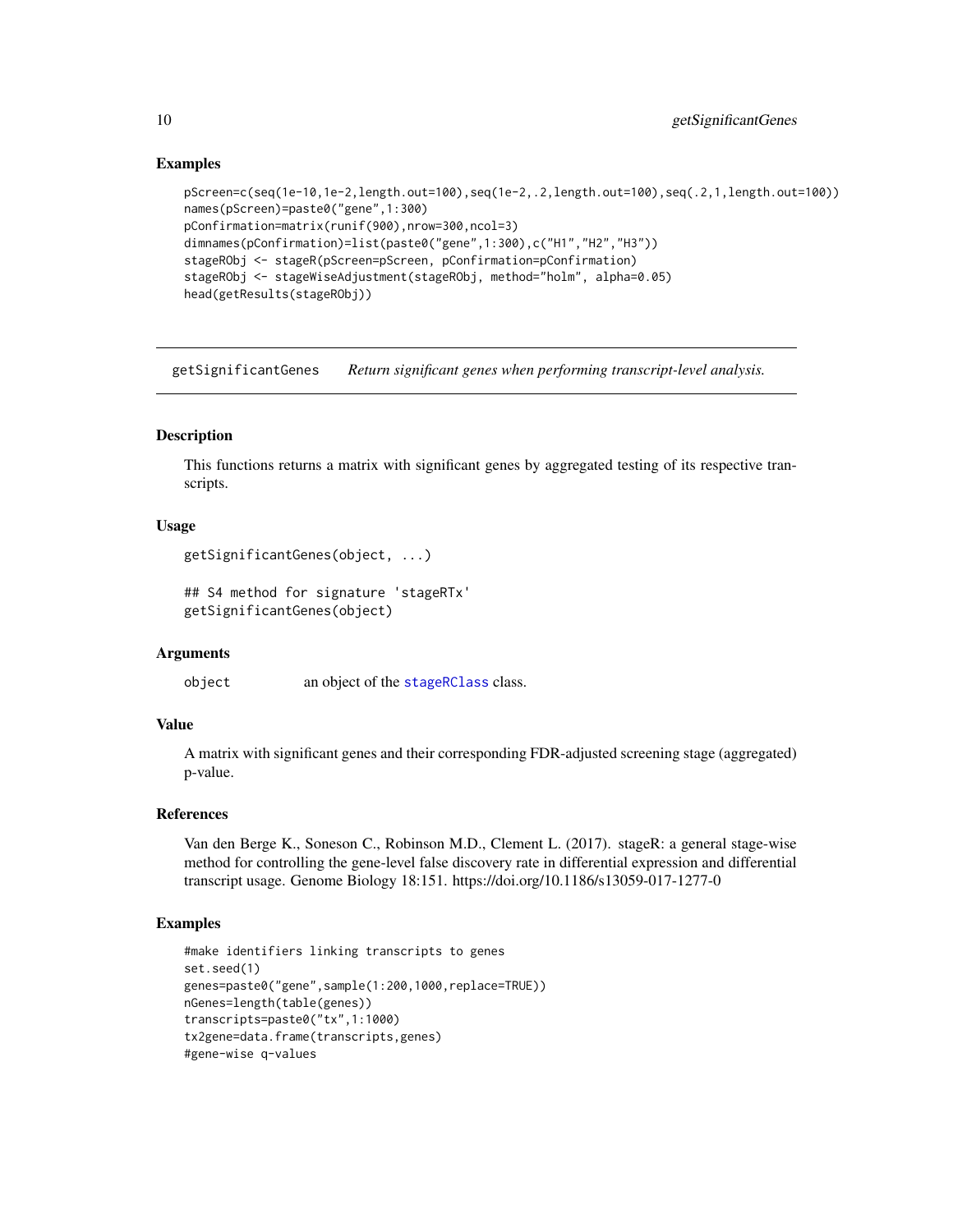# <span id="page-10-0"></span>getSignificantTx 11

```
pScreen=c(seq(1e-10,1e-2,length.out=nGenes-100),seq(1e-2,.2,length.out=50),seq(50))
names(pScreen)=names(table(genes)) #discards genes that are not simulated
pConfirmation=matrix(runif(1000),nrow=1000,ncol=1)
rownames(pConfirmation)=transcripts
stageRObj <- stageRTx(pScreen=pScreen, pConfirmation=pConfirmation ,pScreenAdjusted=TRUE, tx2gene=tx2gene)
stageRObj <- stageWiseAdjustment(stageRObj, method="dte", alpha=0.05)
head(getSignificantGenes(stageRObj))
```

| getSignificantTx | Return significant transcripts when performing transcript-level analy- |
|------------------|------------------------------------------------------------------------|
|                  | SIS.                                                                   |

# **Description**

This functions returns a matrix with significant transctripts according to a stage-wise analysis.

# Usage

```
getSignificantTx(object, ...)
```

```
## S4 method for signature 'stageRTx'
getSignificantTx(object)
```
# Arguments

object an object of the [stageRClass](#page-15-1) class.

# Value

A matrix of significant transcripts with their corresponding stage-wise adjusted p-value (i.e. FDR and FWER correction).

#### References

Van den Berge K., Soneson C., Robinson M.D., Clement L. (2017). stageR: a general stage-wise method for controlling the gene-level false discovery rate in differential expression and differential transcript usage. Genome Biology 18:151. https://doi.org/10.1186/s13059-017-1277-0

```
#make identifiers linking transcripts to genes
set.seed(1)
genes=paste0("gene",sample(1:200,1000,replace=TRUE))
nGenes=length(table(genes))
transcripts=paste0("tx",1:1000)
tx2gene=data.frame(transcripts,genes)
#gene-wise q-values
pScreen=c(seq(1e-10,1e-2,length.out=nGenes-100),seq(1e-2,.2,length.out=50),seq(50))
names(pScreen)=names(table(genes)) #discards genes that are not simulated
```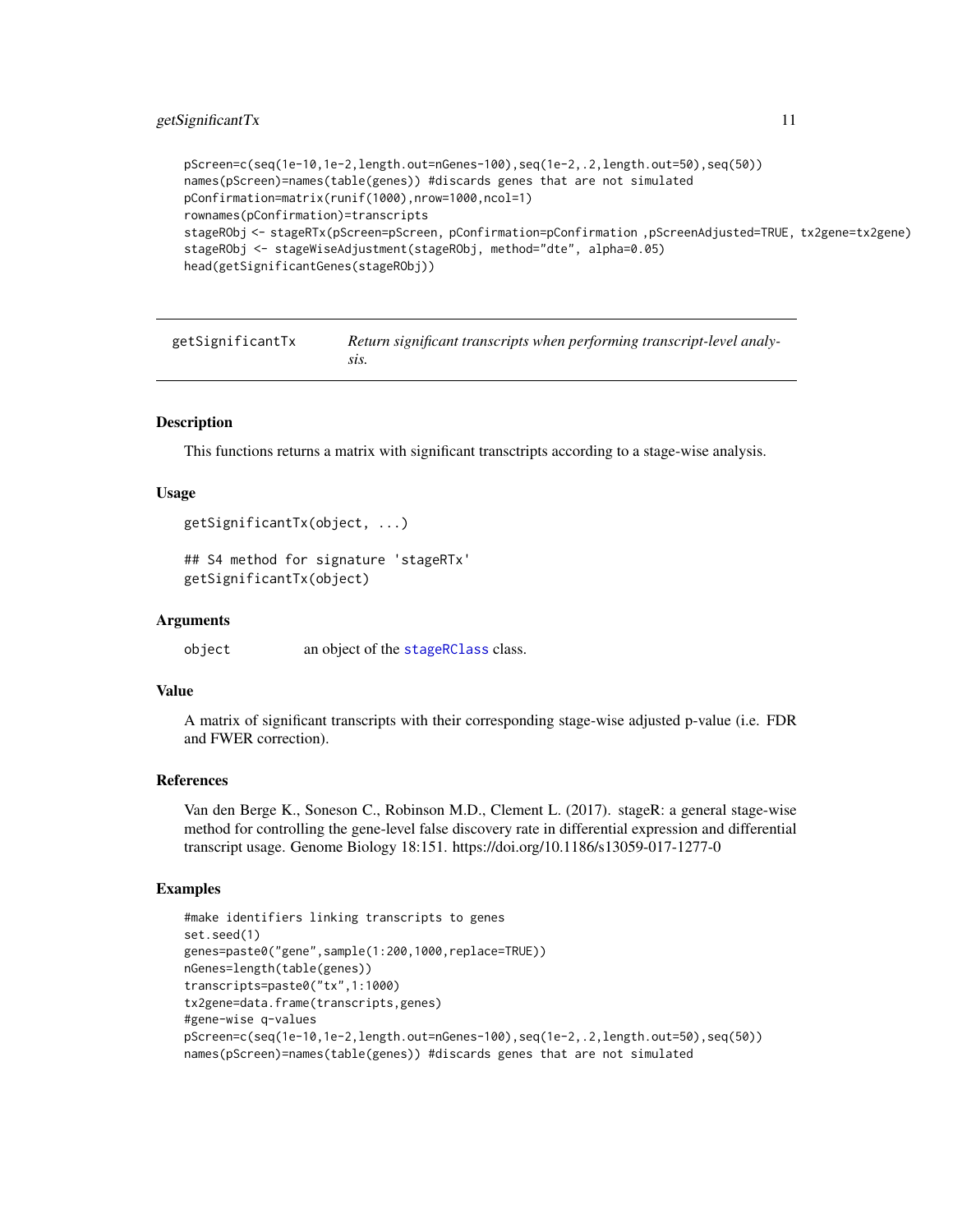```
pConfirmation=matrix(runif(1000),nrow=1000,ncol=1)
rownames(pConfirmation)=transcripts
stageRObj <- stageRTx(pScreen=pScreen, pConfirmation=pConfirmation ,pScreenAdjusted=TRUE, tx2gene=tx2gene)
stageRObj <- stageWiseAdjustment(stageRObj, method="dte", alpha=0.05)
head(getSignificantTx(stageRObj))
```
getTx2gene *Retrieve the data frame linking genes to transcripts.*

# Description

This functions returns a data frame that links the genes with the transcripts being analysed.

# Usage

```
getTx2gene(object, ...)
## S4 method for signature 'stageRTx'
getTx2gene(object, ...)
```
# **Arguments**

| object | an object of the stageRTxClass class. |
|--------|---------------------------------------|
| .      | Additional arguments                  |

# Value

A matrix linking gene to transcript identifiers.

# References

Van den Berge K., Soneson C., Robinson M.D., Clement L. (2017). stageR: a general stage-wise method for controlling the gene-level false discovery rate in differential expression and differential transcript usage. Genome Biology 18:151. https://doi.org/10.1186/s13059-017-1277-0

```
#make identifiers linking transcripts to genes
set.seed(1)
genes=paste0("gene",sample(1:200,1000,replace=TRUE))
nGenes=length(table(genes))
transcripts=paste0("tx",1:1000)
tx2gene=data.frame(transcripts,genes)
#gene-wise q-values
pScreen=c(seq(1e-10,1e-2,length.out=nGenes-100),seq(1e-2,.2,length.out=50),seq(50))
names(pScreen)=names(table(genes)) #discards genes that are not simulated
pConfirmation=matrix(runif(1000),nrow=1000,ncol=1)
rownames(pConfirmation)=transcripts
stageRObj <- stageRTx(pScreen=pScreen, pConfirmation=pConfirmation ,pScreenAdjusted=TRUE, tx2gene=tx2gene)
getTx2gene(stageRObj)
```
<span id="page-11-0"></span>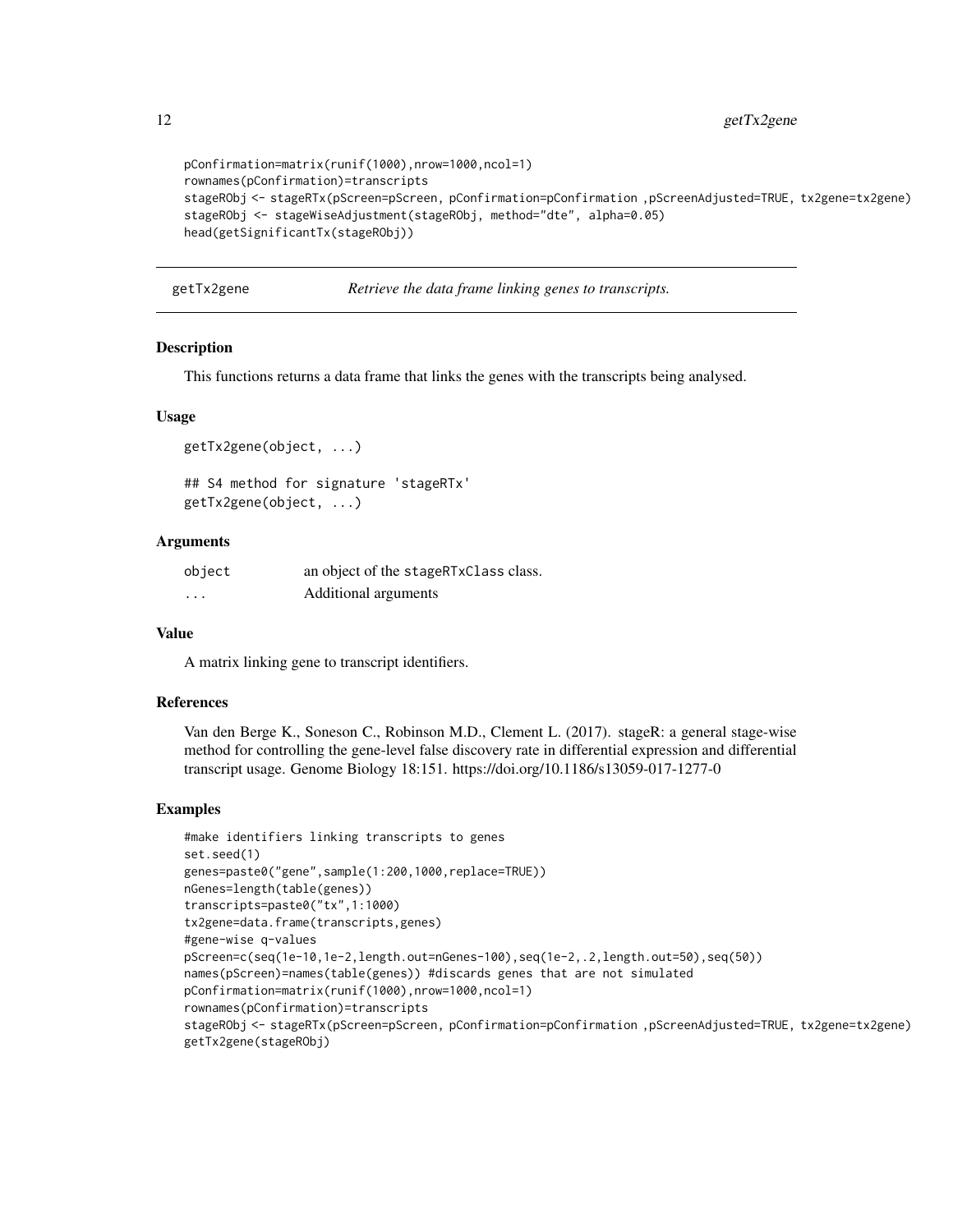<span id="page-12-0"></span>

# Description

A gene expression dataset from an experiment on spinal nerve ligation in rats, comparing this treatment to control samples in two timepoints, i.e. two weeks and two months post treatment. 2 Biological replicates available in every treatment x time combination.

#### Usage

hammer.eset

# Format

An ExpressionSet object.

## Source

<http://bowtie-bio.sourceforge.net/recount/>

#### References

Hammer P, Banck MS, Amberg R, et al. mRNA-seq with agnostic splice site discovery for nervous system transcriptomics tested in chronic pain. Genome Research. 2010;20(6):847-860. doi:10.1101/gr.101204.109.

isAdjusted *Has stage-wise adjustment already been performed on the object?*

#### Description

This functions returns a logical stating whether the p-values have already been adjusted according to the stage-wise method.

```
isAdjusted(object, ...)
## S4 method for signature 'stageR'
isAdjusted(object, ...)
## S4 method for signature 'stageRTx'
isAdjusted(object, ...)
```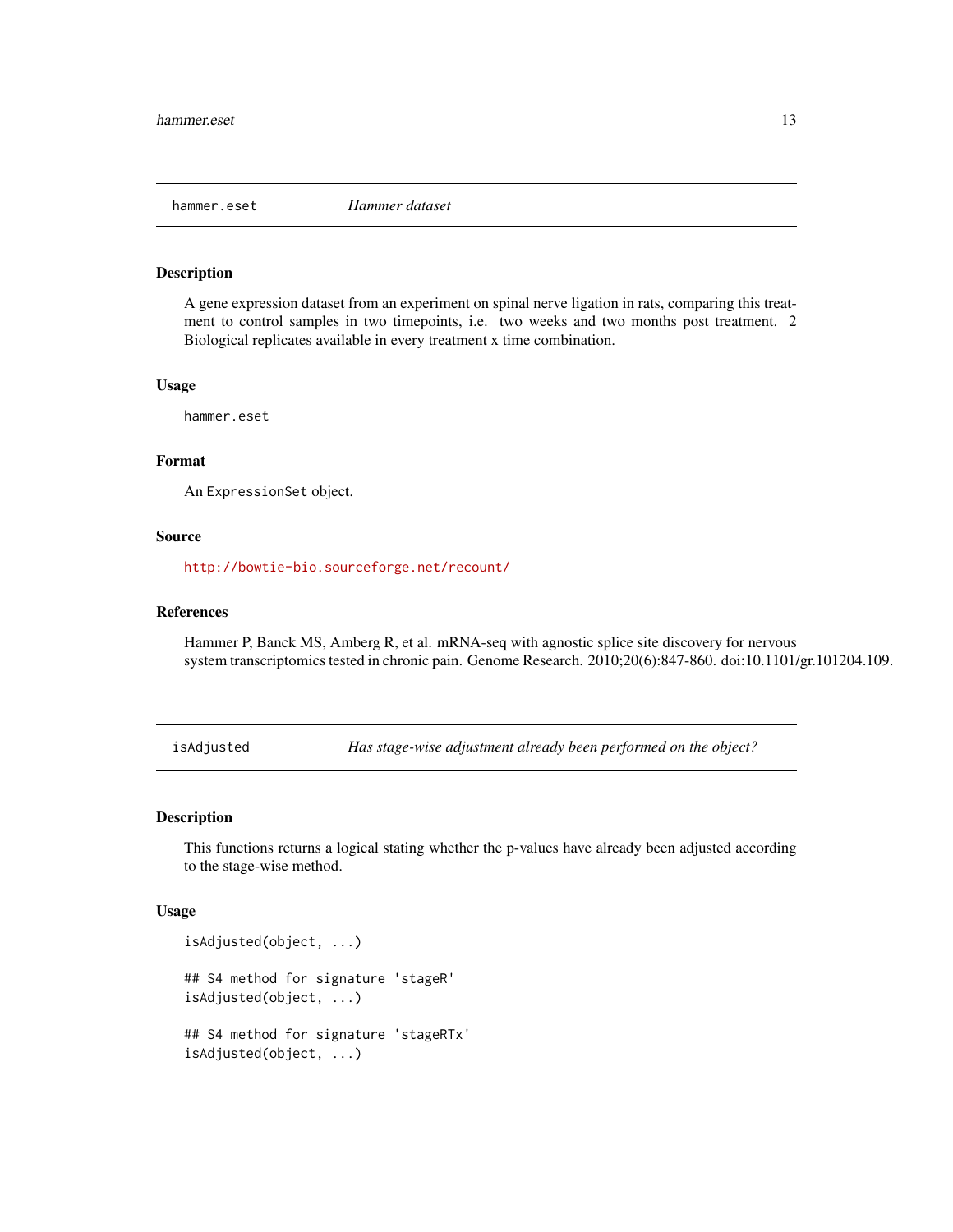#### <span id="page-13-0"></span>Arguments

| object | an object of the stageRClass or stageRTxClass class. |
|--------|------------------------------------------------------|
| .      | Additional arguments                                 |

# Value

A logical stating whether the p-values have already been adjusted according to the stage-wise method

# Methods (by class)

• stageRTx: Has stage-wise adjustment already been performed on the object?

# References

Van den Berge K., Soneson C., Robinson M.D., Clement L. (2017). stageR: a general stage-wise method for controlling the gene-level false discovery rate in differential expression and differential transcript usage. Genome Biology 18:151. https://doi.org/10.1186/s13059-017-1277-0

# Examples

```
pScreen=c(seq(1e-10,1e-2,length.out=100),seq(1e-2,.2,length.out=100),seq(.2,1,length.out=100))
names(pScreen)=paste0("gene",1:300)
pConfirmation=matrix(runif(900),nrow=300,ncol=3)
dimnames(pConfirmation)=list(paste0("gene",1:300),c("H1","H2","H3"))
stageRObj <- stageR(pScreen=pScreen, pConfirmation=pConfirmation)
isAdjusted(stageRObj)
stageRObj <- stageWiseAdjustment(stageRObj, method="holm", alpha=0.05)
isAdjusted(stageRObj)
```
isPScreenAdjusted *Are the screening p-values adjusted for multiplicity?*

# Description

This functions returns a logical stating whether the screening hypothesis p-values are already adjusted for multiple testing according to the BH FDR criterion.

```
isPScreenAdjusted(object, ...)
## S4 method for signature 'stageR'
isPScreenAdjusted(object, ...)
## S4 method for signature 'stageRTx'
isPScreenAdjusted(object, ...)
```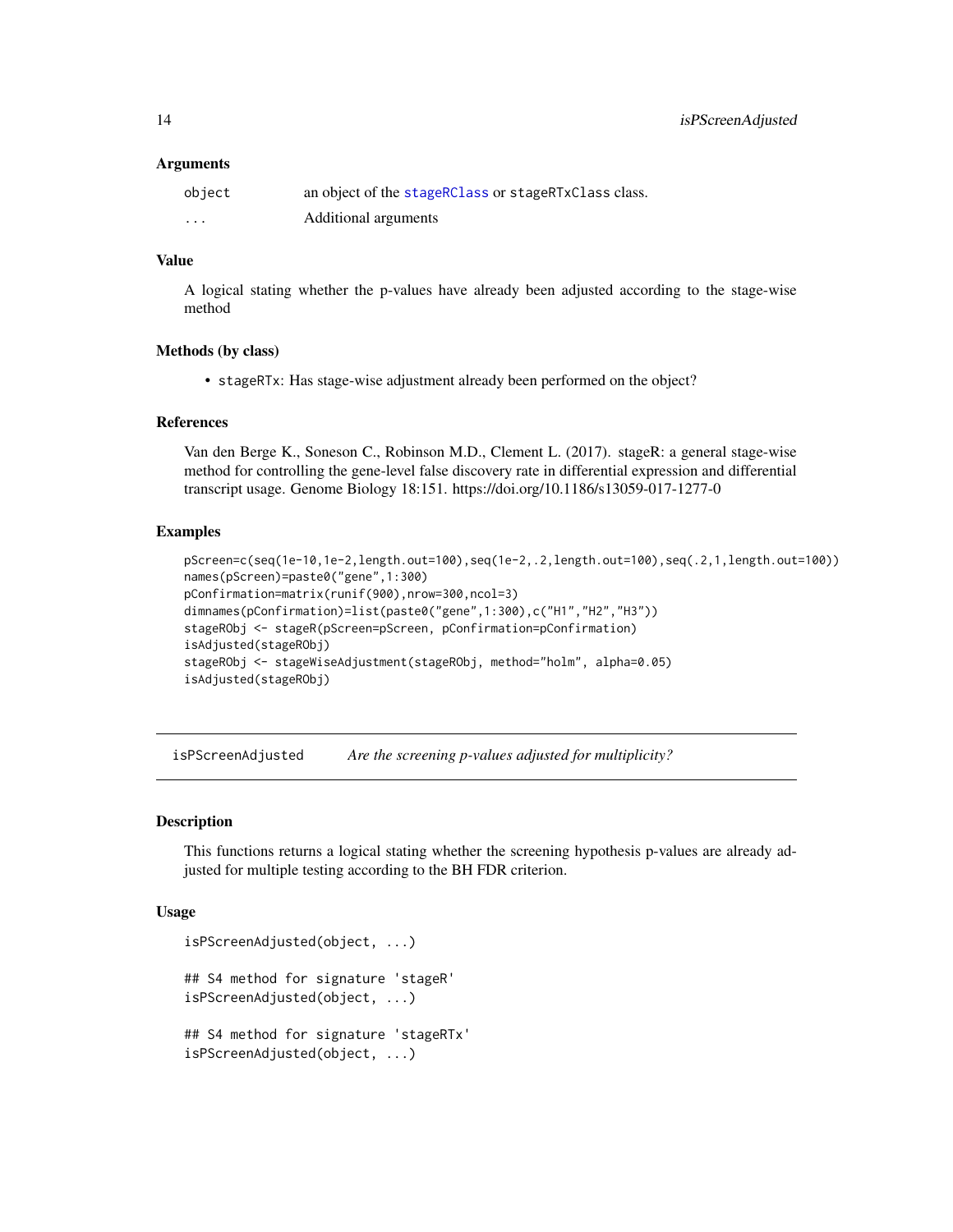#### <span id="page-14-0"></span>stageR  $\blacksquare$  15

#### Arguments

| object   | an object of the stageRClass or stageRTxClass class. |
|----------|------------------------------------------------------|
| $\cdots$ | Additional arguments                                 |

# Value

A logical stating whether the screening hypothesis p-values are already adjusted for multiple testing according to the BH FDR criterion.

# Methods (by class)

• stageRTx: Are the screening p-values adjusted for multiplicity?

#### References

Van den Berge K., Soneson C., Robinson M.D., Clement L. (2017). stageR: a general stage-wise method for controlling the gene-level false discovery rate in differential expression and differential transcript usage. Genome Biology 18:151. https://doi.org/10.1186/s13059-017-1277-0

# Examples

```
pScreen=c(seq(1e-10,1e-2,length.out=100),seq(1e-2,.2,length.out=100),seq(.2,1,length.out=100))
names(pScreen)=paste0("gene",1:300)
pConfirmation=matrix(runif(900),nrow=300,ncol=3)
dimnames(pConfirmation)=list(paste0("gene",1:300),c("H1","H2","H3"))
stageRObj <- stageR(pScreen=pScreen, pConfirmation=pConfirmation)
isPScreenAdjusted(stageRObj)
```
<span id="page-14-1"></span>

stageR *Create stageR object*

# Description

Constructor function for [stageRClass](#page-15-1). A stageR class is a class used for stage-wise analysis in high throughput settings. In its most basic form, it consists of a vector of p-values for the screening hypothesis and a matrix of p-values for the confirmation hypotheses.

```
stageR(pScreen, pConfirmation, pScreenAdjusted = FALSE)
```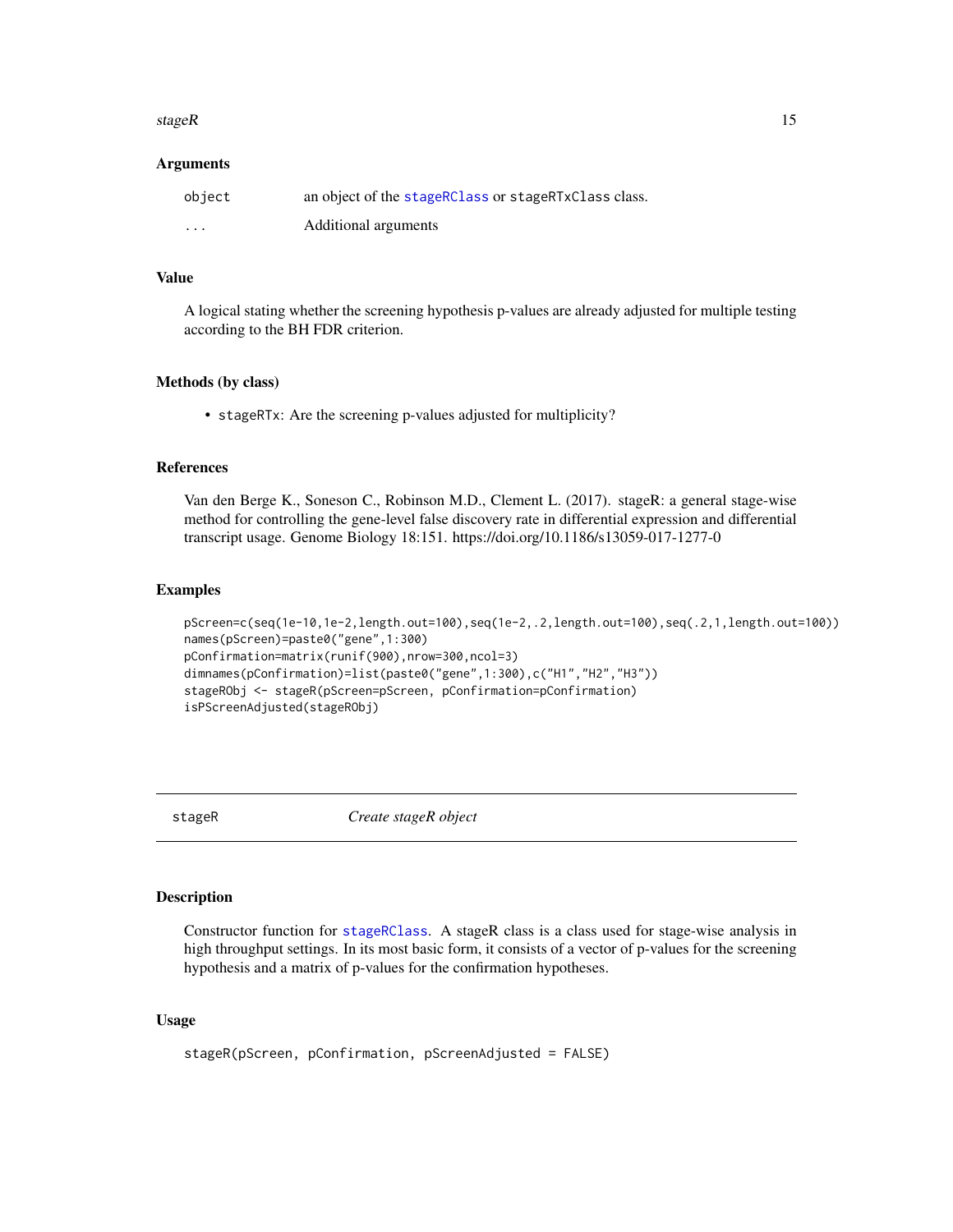#### <span id="page-15-0"></span>Arguments

| pScreen         | A vector of screening hypothesis p-values.                                                                                                                                                                            |
|-----------------|-----------------------------------------------------------------------------------------------------------------------------------------------------------------------------------------------------------------------|
| pConfirmation   | A matrix of confirmation hypothesis p-values. When constructing a stageRClass<br>object, the number of rows should be equal to the length of pScreen. For a<br>stageRTxClass object, the dimensions can be different. |
| pScreenAdjusted |                                                                                                                                                                                                                       |
|                 | logical, indicating whether the supplied p-values for the screening hypothesis<br>have already been adjusted for multiplicity according to the FDR.                                                                   |
| $\cdots$        | Additional arguments.                                                                                                                                                                                                 |

#### Value

An instance of an object of the [stageRClass](#page-15-1)

#### References

Van den Berge K., Soneson C., Robinson M.D., Clement L. (2017). stageR: a general stage-wise method for controlling the gene-level false discovery rate in differential expression and differential transcript usage. Genome Biology 18:151. https://doi.org/10.1186/s13059-017-1277-0

#### Examples

```
# create a \code{\link{stageRClass}} object
pScreen <- runif(10)
names(pScreen) <- paste0("gene",1:10)
pConfirmation <- matrix(runif(30),nrow=10,ncol=3)
rownames(pConfirmation) <- paste0("gene",1:10)
stageRObj <- stageR(pScreen=pScreen, pConfirmation=pConfirmation)
pConfirmationTx <- matrix(runif(10),ncol=1)
names(pScreen) <- paste0("gene",rep(1:2,each=5))
stageRObj <- stageRTx(pScreen=pScreen, pConfirmation=pConfirmationTx, tx2gene=data.frame(transcripts=paste0("tra
```
<span id="page-15-1"></span>stageRClass *The stageR class*

# <span id="page-15-2"></span>**Description**

This class is used for adjusting p-values with stage-wise testing for high-throughput studies.

#### **Slots**

pScreen A vector of p-values for the screening hypothesis.

pConfirmation A matrix of p-values for the confirmation hypotheses.

adjustedP A matrix of adjusted p-values. This slot should be accessed through getAdjustedPValues, stageR, logical, lo Alternatively, significance results can be accessed through getResults, stageR-method.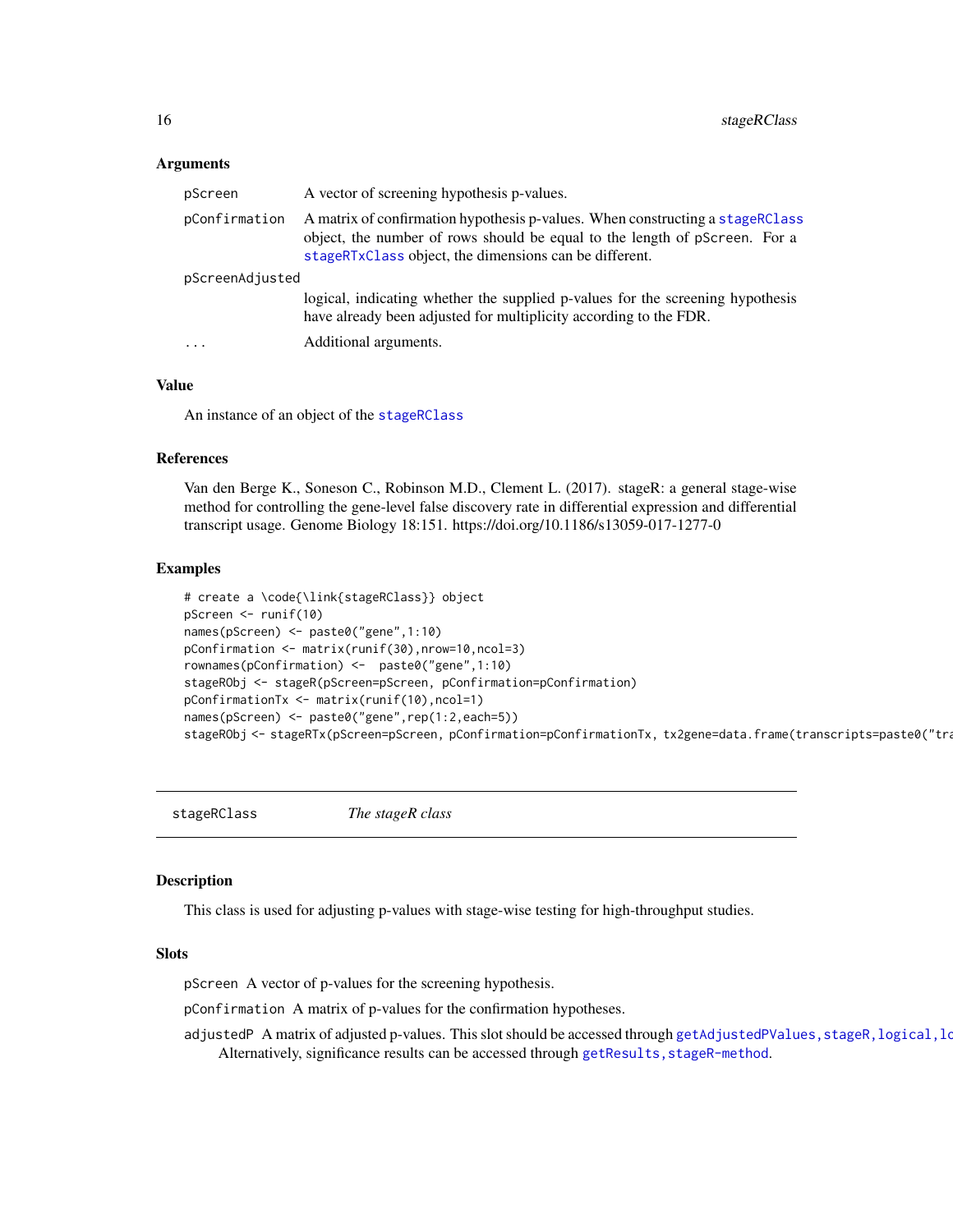- <span id="page-16-0"></span>method Character string indicating the method used for FWER correction in the confirmation stage of the stage-wise analysis. Can be any of "none", "holm", "dte", "dtu", "user". "none" will not adjust the p-values in the confirmation stage. "holm" is an adapted Holm procedure for a stage-wise analysis, where the method takes into account the fact that genes in the confirmation stage have already passed the screening stage, hence the procedure will be more powerful for the most significant p-value as compared to the standard Holm procedure. "dte" is the adjusted Holm-Shaffer procedure for differential transcript expression analysis. "dtu" is the adjusted Holm-Shaffer procedure for differential transcript usage. "user" indicates a user-defined adjustment that should be specified with the adjustment argument.
- alpha the OFDR level on which the stage-wise analysis should be controlled.
- alphaAdjusted the adjusted significance level to compare against FWER-adjusted p-values of the confirmation stage to decide on significance of the hypothesis test.
- pScreenAdjusted logical, indicating whether the supplied p-values for the screening hypothesis have already been adjusted for multiplicity according to the FDR.
- tx2gene matrix with transcript IDs in the first column and gene IDs in the second column to be used for DTE and DTU analysis. All rownames from pConfirmation should match with a transcript ID and all names from pScreen should match with a gene ID.

#### References

Van den Berge K., Soneson C., Robinson M.D., Clement L. (2017). stageR: a general stage-wise method for controlling the gene-level false discovery rate in differential expression and differential transcript usage. Genome Biology 18:151. https://doi.org/10.1186/s13059-017-1277-0 R. Heller, E. Manduchi, G. R. Grant, and W. J. Ewens, "A flexible two-stage procedure for identifying gene sets that are differentially expressed." Bioinformatics (Oxford, England), vol. 25, pp. 1019-25, 2009. S. Holm, "A Simple Sequentially Rejective Multiple Test Procedure," Scandinavian Journal of Statistics, vol. 6, no. 2, pp. 65-70, 1979. J. P. Shaffer, "Modified Sequentially Rejective Multiple Test Procedures," Journal of the American Statistical Association, vol. 81, p. 826, 1986.

stageRTx *Create stageRTx object.*

#### **Description**

Constructor function for [stageRTxClass](#page-15-2). A stageR class is a class used for stage-wise analysis in high throughput settings. In its most basic form, it consists of a vector of p-values for the screening hypothesis, a matrix of p-values for the confirmation hypotheses and a tx2gene object for linking genes to transcripts.

```
stageRTx(pScreen, pConfirmation, pScreenAdjusted = FALSE, tx2gene)
```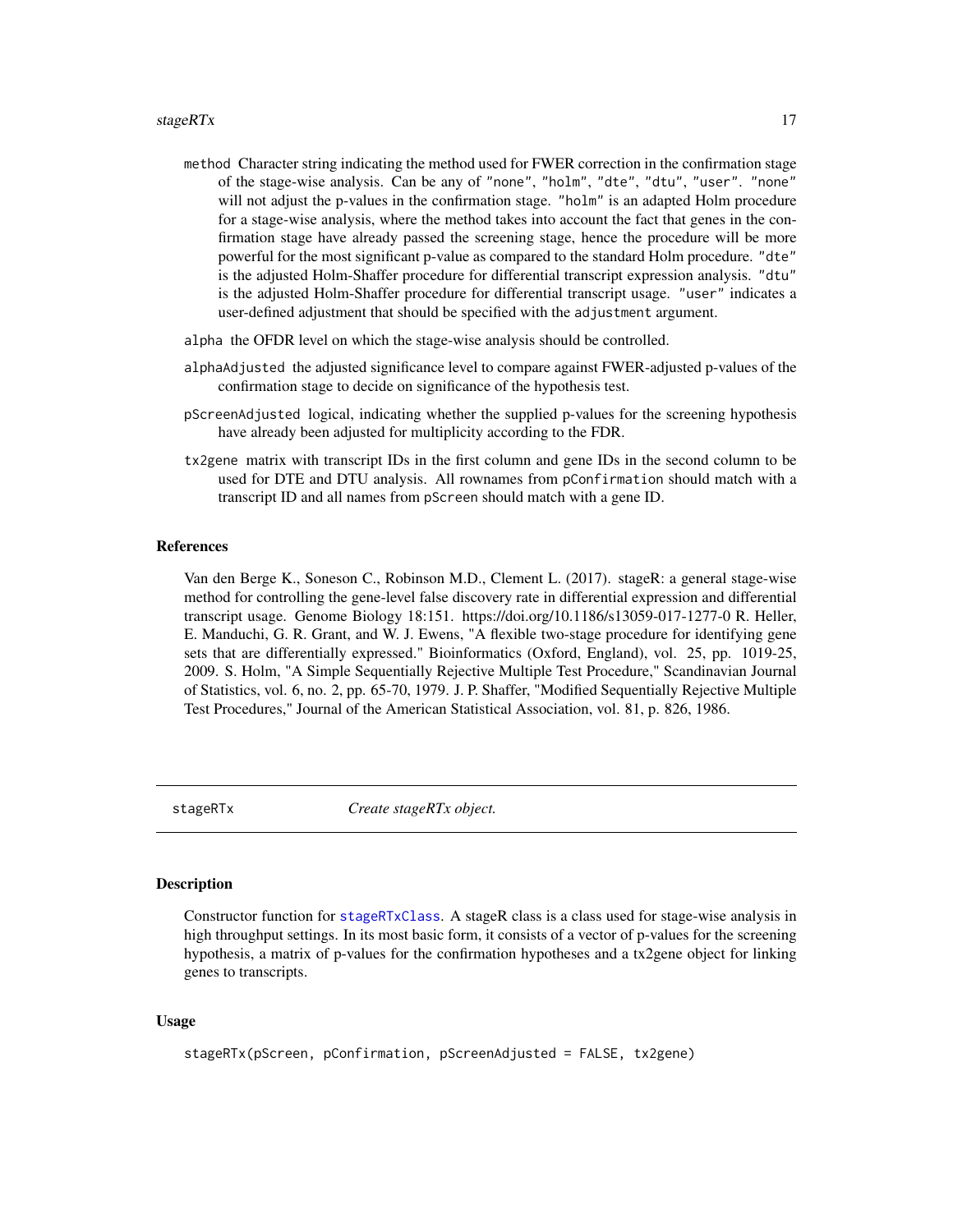# <span id="page-17-0"></span>**Arguments**

| pScreen           | A vector of screening hypothesis p-values.                                                                                                                                                                                                                                                            |
|-------------------|-------------------------------------------------------------------------------------------------------------------------------------------------------------------------------------------------------------------------------------------------------------------------------------------------------|
| pConfirmation     | A matrix of confirmation hypothesis p-values. The number of rows should be<br>equal to the length of pScreen.                                                                                                                                                                                         |
| pScreenAdjusted   |                                                                                                                                                                                                                                                                                                       |
|                   | logical, indicating whether the supplied p-values for the screening hypothesis<br>have already been adjusted for multiplicity according to the FDR.                                                                                                                                                   |
| tx2gene           | Only applicable for transcript-level analysis. A data. frame with transcript IDs<br>in the first columns and gene IDs in the second column. The rownames from<br>pConfirmation must be contained in the transcript IDs from tx2gene, and the<br>names from pScreen must be contained in the gene IDs. |
| $\cdot\cdot\cdot$ | Additional arguments.                                                                                                                                                                                                                                                                                 |

### Value

An instance of an object of the [stageRTxClass](#page-15-2)

# References

Van den Berge K., Soneson C., Robinson M.D., Clement L. (2017). stageR: a general stage-wise method for controlling the gene-level false discovery rate in differential expression and differential transcript usage. Genome Biology 18:151. https://doi.org/10.1186/s13059-017-1277-0

# Examples

```
# create a \code{\link{stageRClass}} object
pScreen <- runif(10)
names(pScreen) <- paste0("gene",1:10)
pConfirmation <- matrix(runif(30),nrow=10,ncol=3)
rownames(pConfirmation) <- paste0("gene",1:10)
stageRObj <- stageR(pScreen=pScreen, pConfirmation=pConfirmation)
pConfirmationTx <- matrix(runif(10),ncol=1)
names(pScreen) <- paste0("gene",rep(1:2,each=5))
stageRObj <- stageRTx(pScreen=pScreen, pConfirmation=pConfirmationTx, tx2gene=data.frame(transcripts=paste0("tra
```
stageWiseAdjustment *adjust p-values in a two-stage analysis*

# Description

This function will adjust p-values according to a hierarchical two-stage testing paradigm.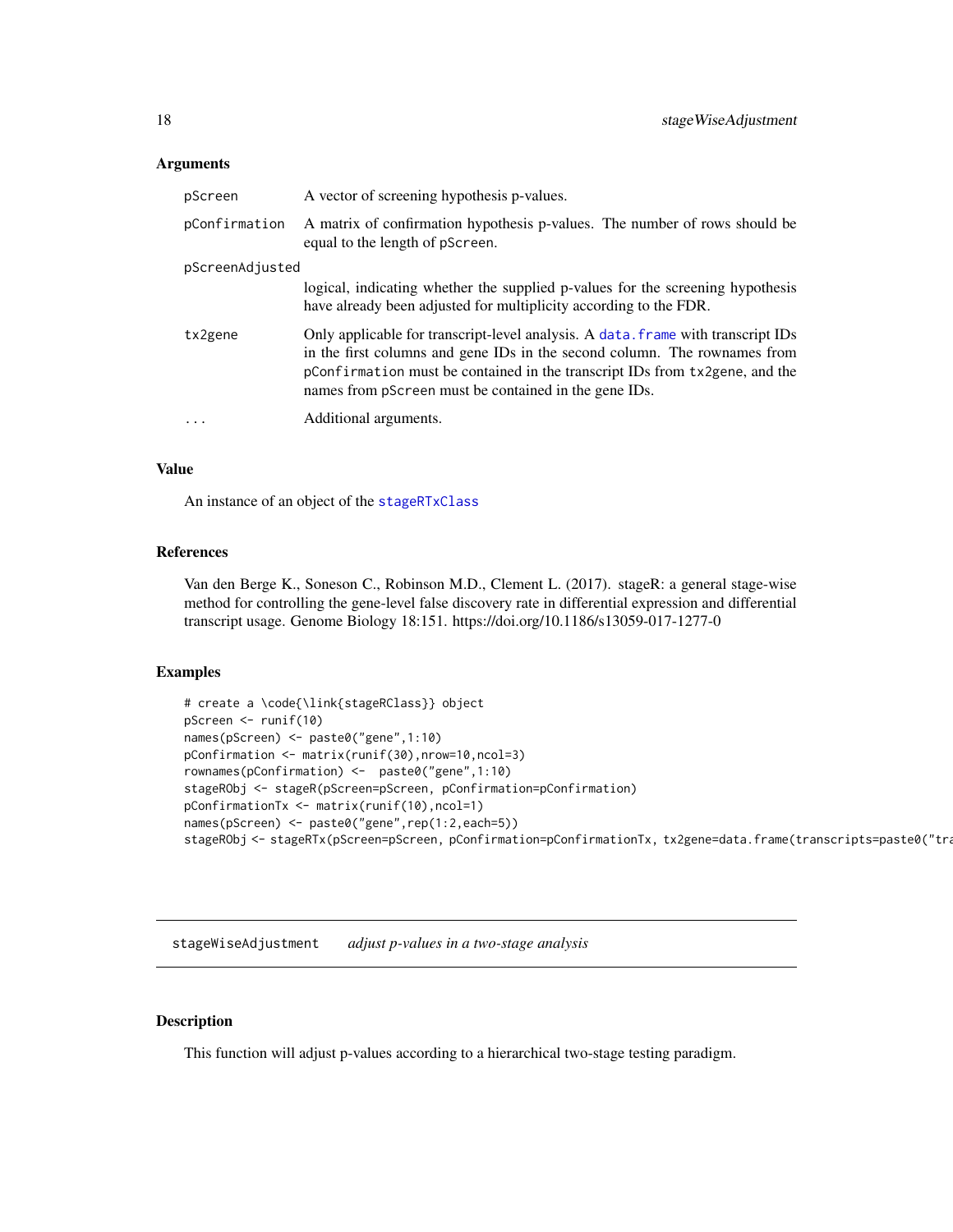# <span id="page-18-0"></span>stageWiseAdjustment 19

# Usage

```
stageWiseAdjustment(object, method, alpha, ...)
## S4 method for signature 'stageR,character,numeric'
stageWiseAdjustment(object, method, alpha,
 adjustment = NULL, ...)## S4 method for signature 'stageRTx, character, numeric'
stageWiseAdjustment(object, method,
  alpha, tx2gene, ...)
```
# Arguments

| object     | an object of the stageRClass class.                                                                                                                                                                                                                                                                                                                                                                                                                                                                                                                                                                                                                                                                                                                                                                                                                                             |
|------------|---------------------------------------------------------------------------------------------------------------------------------------------------------------------------------------------------------------------------------------------------------------------------------------------------------------------------------------------------------------------------------------------------------------------------------------------------------------------------------------------------------------------------------------------------------------------------------------------------------------------------------------------------------------------------------------------------------------------------------------------------------------------------------------------------------------------------------------------------------------------------------|
| method     | Character string indicating the method used for FWER correction in the con-<br>firmation stage of the stage-wise analysis. Can be any of "none", "holm",<br>"dte", "dtu", "user". "none" will not adjust the p-values in the confirmation<br>stage. "holm" is an adapted Holm procedure for a stage-wise analysis, where<br>the method takes into account the fact that genes in the confirmation stage have<br>already passed the screening stage, hence the procedure will be more power-<br>ful for the most significant p-value as compared to the standard Holm proce-<br>dure. "dte" is the adjusted Holm-Shaffer procedure for differential transcript<br>expression analysis. "dtu" is the adjusted Holm-Shaffer procedure for differen-<br>tial transcript usage. "user" indicates a user-defined adjustment that should be<br>specified with the adjustment argument. |
| alpha      | the OFDR on which to control the two-stage analysis.                                                                                                                                                                                                                                                                                                                                                                                                                                                                                                                                                                                                                                                                                                                                                                                                                            |
| $\ddots$   | Additional arguments passed to . stageWiseTest                                                                                                                                                                                                                                                                                                                                                                                                                                                                                                                                                                                                                                                                                                                                                                                                                                  |
| adjustment | a user-defined adjustment of the confirmation stage p-values. Only applicable<br>when method is "user" and ignored otherwise.                                                                                                                                                                                                                                                                                                                                                                                                                                                                                                                                                                                                                                                                                                                                                   |
| tx2gene    | Only applicable when method is "dte" or "dtu". A data. frame with transcript<br>IDs in the first columns and gene IDs in the second column. The rownames from<br>pConfirmation must be contained in the transcript IDs from tx2gene, and the<br>names from pScreen must be contained in the gene IDs.                                                                                                                                                                                                                                                                                                                                                                                                                                                                                                                                                                           |

# Value

A stageR/stageRTx object with stage-wise adjusted p-values.

# Methods (by class)

• object = stageRTx, method = character, alpha = numeric: Adjust p-values in a two-stage analysis

#### References

Van den Berge K., Soneson C., Robinson M.D., Clement L. (2017). stageR: a general stage-wise method for controlling the gene-level false discovery rate in differential expression and differential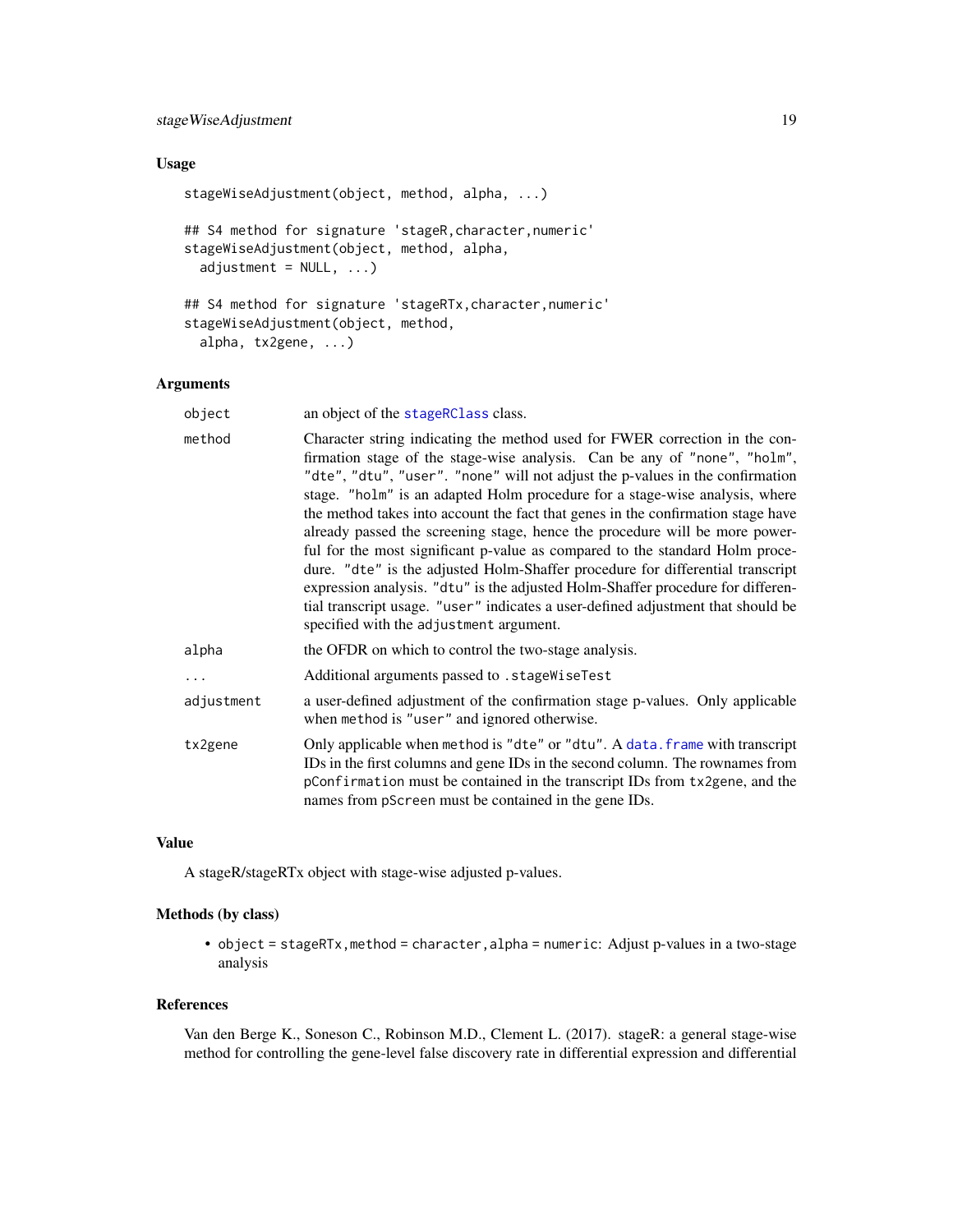transcript usage. Genome Biology 18:151. https://doi.org/10.1186/s13059-017-1277-0 R. Heller, E. Manduchi, G. R. Grant, and W. J. Ewens, "A flexible two-stage procedure for identifying gene sets that are differentially expressed." Bioinformatics (Oxford, England), vol. 25, pp. 1019-25, 2009.

S. Holm, "A Simple Sequentially Rejective Multiple Test Procedure," Scandinavian Journal of Statistics, vol. 6, no. 2, pp. 65-70, 1979. J. P. Shaffer, "Modified Sequentially Rejective Multiple Test Procedures," Journal of the American Statistical Association, vol. 81, p. 826, 1986.

```
pScreen=c(seq(1e-10,1e-2,length.out=100),seq(1e-2,.2,length.out=100),seq(.2,1,length.out=100))
names(pScreen)=paste0("gene",1:300)
pConfirmation=matrix(runif(900),nrow=300,ncol=3)
dimnames(pConfirmation)=list(paste0("gene",1:300),c("H1","H2","H3"))
stageRObj <- stageR(pScreen=pScreen, pConfirmation=pConfirmation)
stageRObj <- stageWiseAdjustment(stageRObj, method="holm", alpha=0.05)
getAdjustedPValues(stageRObj, onlySignificantGenes=TRUE, order=TRUE)
```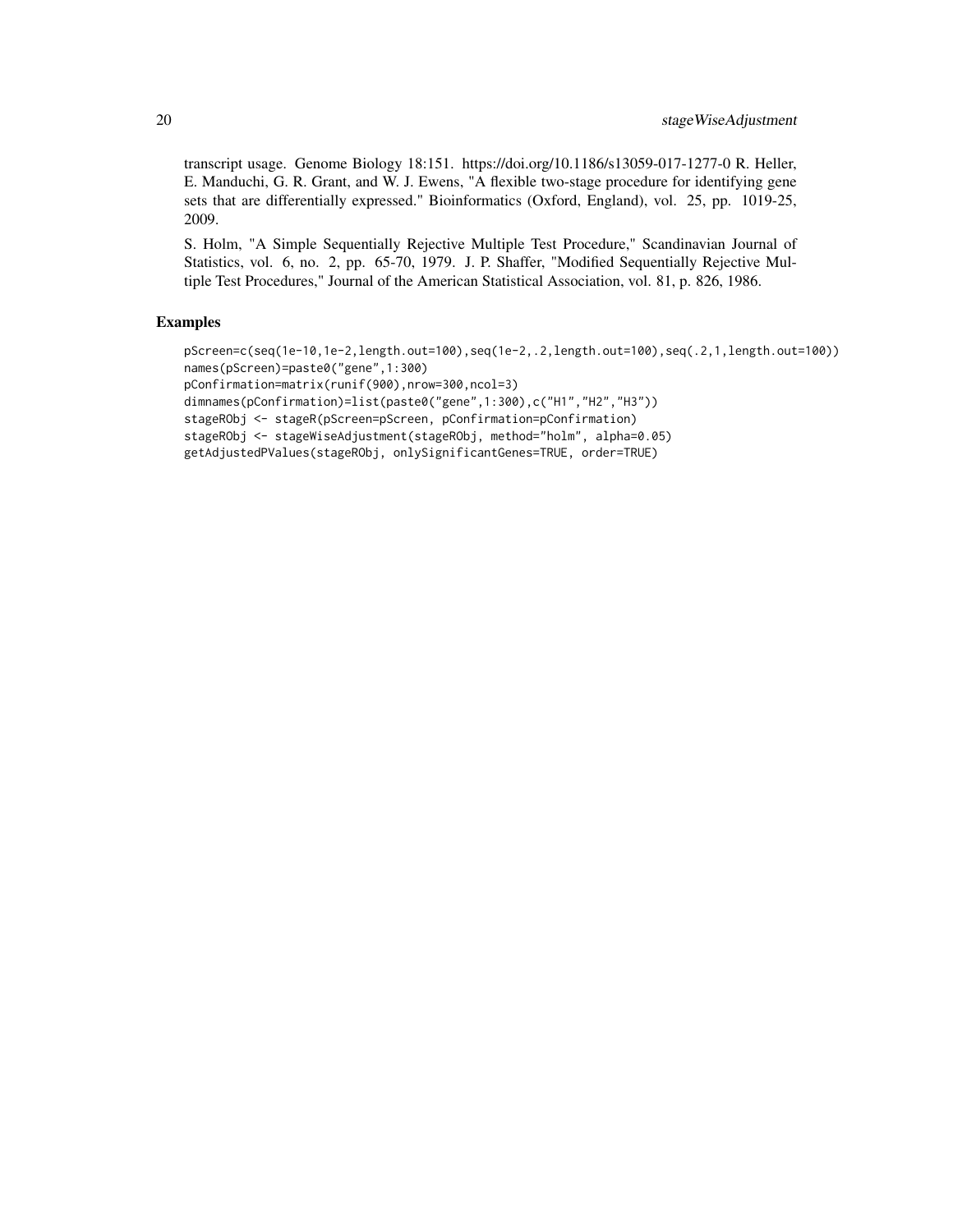# <span id="page-20-0"></span>**Index**

∗ datasets esetProstate, [3](#page-2-0) hammer.eset, [13](#page-12-0) adjustedAlphaLevel, [2](#page-1-0) adjustedAlphaLevel,stageR *(*adjustedAlphaLevel*)*, [2](#page-1-0) adjustedAlphaLevel,stageRTx *(*adjustedAlphaLevel*)*, [2](#page-1-0) adjustedAlphaLevel,stageRTx-method *(*adjustedAlphaLevel*)*, [2](#page-1-0) data.frame, *[18,](#page-17-0) [19](#page-18-0)* esetProstate, [3](#page-2-0) getAdjustedPValues, [4](#page-3-0) getAdjustedPValues,stageR *(*getAdjustedPValues*)*, [4](#page-3-0) getAdjustedPValues,stageRTx *(*getAdjustedPValues*)*, [4](#page-3-0) getAdjustedPValues,stageRTx,logical,logical-method isAdjusted,stageRTx *(*isAdjusted*)*, [13](#page-12-0) *(*getAdjustedPValues*)*, [4](#page-3-0) getAlpha, [5](#page-4-0) getAlpha,stageR *(*getAlpha*)*, [5](#page-4-0) getAlpha,stageRTx *(*getAlpha*)*, [5](#page-4-0) getAlpha,stageRTx-method *(*getAlpha*)*, [5](#page-4-0) getMethod, [6](#page-5-0) getMethod,stageR *(*getMethod*)*, [6](#page-5-0) getMethod,stageRTx *(*getMethod*)*, [6](#page-5-0) getMethod,stageRTx-method *(*getMethod*)*, [6](#page-5-0) getPConfirmation, [7](#page-6-0) getPConfirmation,stageR *(*getPConfirmation*)*, [7](#page-6-0) getPConfirmation,stageRTx *(*getPConfirmation*)*, [7](#page-6-0) getPConfirmation,stageRTx-method *(*getPConfirmation*)*, [7](#page-6-0) getPScreen, [8](#page-7-0) getPScreen,stageR *(*getPScreen*)*, [8](#page-7-0)

```
getPScreen,stageRTx (getPScreen), 8
getPScreen,stageRTx-method
        (getPScreen), 8
getResults, 9
getResults,stageR (getResults), 9
getResults,stageRTx (getResults), 9
getSignificantGenes, 10
getSignificantGenes,stageRTx
        (getSignificantGenes), 10
getSignificantTx, 11
getSignificantTx,stageR
        (getSignificantTx), 11
getSignificantTx,stageRTx
        (getSignificantTx), 11
getTx2gene, 12
getTx2gene,stageRTx (getTx2gene), 12
hammer.eset, 13
```
isAdjusted, [13](#page-12-0) isAdjusted,stageR *(*isAdjusted*)*, [13](#page-12-0) isAdjusted,stageRTx-method *(*isAdjusted*)*, [13](#page-12-0) isPScreenAdjusted, [14](#page-13-0) isPScreenAdjusted,stageR *(*isPScreenAdjusted*)*, [14](#page-13-0) isPSCreenAdjusted,stageRTx *(*isPScreenAdjusted*)*, [14](#page-13-0) isPScreenAdjusted,stageRTx-method *(*isPScreenAdjusted*)*, [14](#page-13-0)

stageR, *[3](#page-2-0)*, [15](#page-14-0) stageRClass, *[2](#page-1-0)[–11](#page-10-0)*, *[14](#page-13-0)[–16](#page-15-0)*, [16,](#page-15-0) *[19](#page-18-0)* stageRTx, [17](#page-16-0) stageRTxClass, *[16](#page-15-0)[–18](#page-17-0)* stageRTxClass *(*stageRClass*)*, [16](#page-15-0) stageWiseAdjustment, [18](#page-17-0) stageWiseAdjustment,stageR *(*stageWiseAdjustment*)*, [18](#page-17-0)